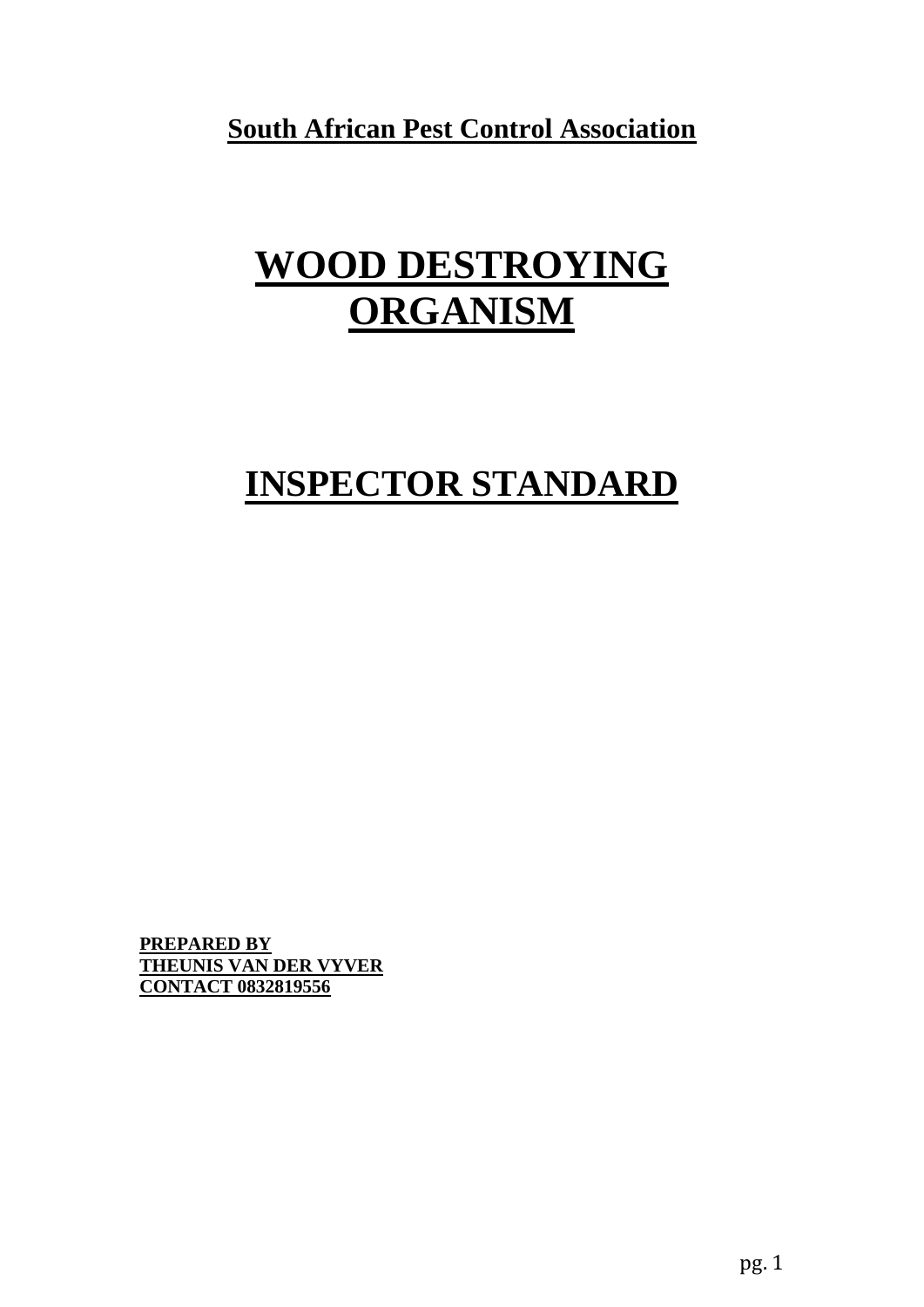## **SECTION 1 – WOOD DESTROYING ORGANISM INSPECTOR STANDARD**

This standard will determine and set out the minimum standard and requirements for visual inspections and the report on the activity and presence of wood destroying insects and organisms.

## **THE PURPOSE**

The purpose of an inspection for wood destroying organisms in a building is to assess the following;

- Evidence of wood destroying organisms and insects
- Severity of damage caused by wood destroying organisms and insects.
- Remedial and protective measures required.
- Susceptibility of building to infestation by other wood destroying organisms and insects.

## **APPLICATION**

This standard is for the use of wood destroying organism inspectors, pest control operators, prospective purchasers, financial institutions, property conveyancers, property owners and managers, building surveyors, building inspectors, architects and all other parties involved in property transfers and maintenance.

## **DEFINITIONS**

- 1) **Access hole** a hole cut in flooring or other part of the structure to allow for entry to carry out an inspection.
- 2) **Active** the presence of live infestation of wood destroying organisms and insects at the time of inspection.
- 3) **Client** the person for whom the inspection is carried out.
- 4) **Dry wood termites** termites that do not require a water source other than the atmosphere and the moisture content of the timber in which they occur. They are mostly found in tropical areas with timber moisture content constantly above 16%, although some species occur in dry areas. They live in numerous small colonies and produce dry faecal pellets that are ejected from the infested timber.
- 5) **Excessive moisture conditions** presence of moisture that is conducive to wood destroying organisms and insects activity
- 6) **Frass** dust and droppings produced by woodborer activity.
- 7) **Fungal decay**(wet rot and dry rot) loss of strength due to the destruction of cellulose and/or lignin by wood decaying fungi.
- 8) **Inactive** the absence of live wood destroying insects at the time of the inspection and where signs of old infestations that such will be deemed to require treatment unless there is and valid guarantee still valid over the building

**NOTE**: *WHERE VISUAL EVIDENCE OF INACTIVE TERMITE WORKINGS AND/OR DAMAGE IS LOCATED, IT IS POSSIBLE THAT TERMITES ARE STILL ACTIVE IN THE IMMEDIATE VICINITY AND THE TERMITES MAY CONTINUE TO CAUSE FURTHER DAMAGE. IT IS NOT POSSIBLE, WITHOUT BENEFIT OF FURTHER INVESTIGATION AND INSPECTIONS*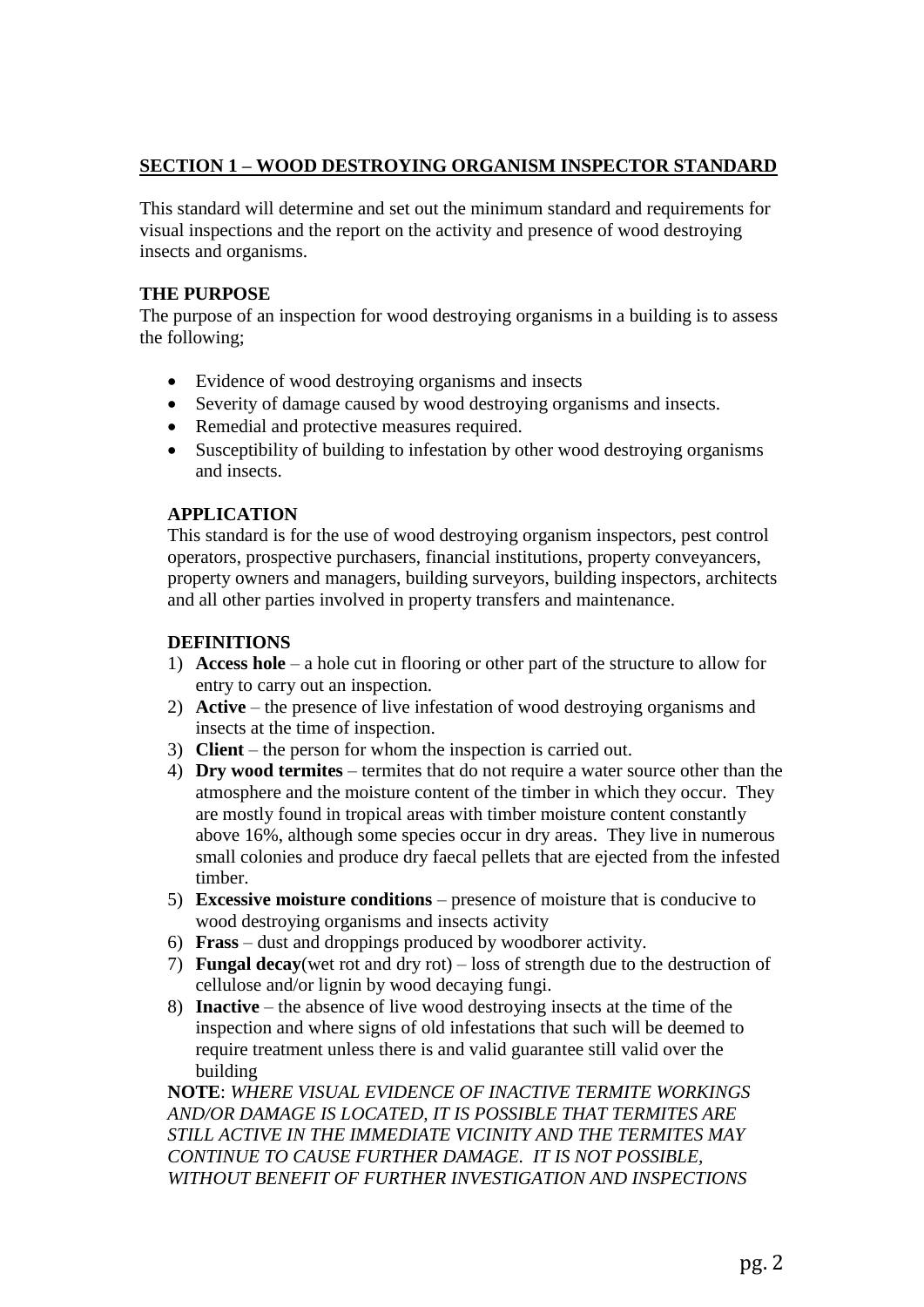## *OVER A PERIOD OF TIME, TO ASCERTAIN WHETHER ANY INFESTATION IS ACTIVE OR INACTIVE. CONTINUED, REGULAR INSPECTIONS ARE ESSENTIAL.*

- 9) **Lignin** organic substance that binds together adjacent cellulose fibres in the cell wall of wood.
- 10) **Mould** a type of fungus that does not structurally damage wood.
- 11) **Property** includes the allotment, improvements and all timber structures such as buildings, patios, decking, landscaping, retaining walls, fences and bridges.
- 12) **Reasonable access** areas where safe, unobstructed access is provided and the minimum clearances are available or where these clearances are not available, areas within the WDO inspector's unobstructed line of sight and within arm's length.

| Area          | Access hole | Crawl space        | Height                           |  |
|---------------|-------------|--------------------|----------------------------------|--|
| Roof interior | 450x400     | 600x600            | Accessible from a<br>3.6m ladder |  |
| Sub floor     | 500x400     | Vertical clearance |                                  |  |
|               |             | 450 mm             |                                  |  |
| Roof exterior |             |                    | Accessible from a                |  |
|               |             |                    | 3.6m ladder                      |  |

### **NOTE**: *REASONABLE ACCESS DOES NOT INCLUDE REMOVING SCREWS AND BOLTS TO ACCESS COVERS*

- 13) **Site** the area within the property boundaries up to a distance of 50m from the building.
- 14) **Structural Damage** significant impairment to the integrity of serviceability of any structural timber in service within a built structure.
- 15) **Subfloor** the part of a building between the soil and the ground floor level.
- 16) **Timber pests** subterranean and dry wood termites, borers of seasoned timber and wood decay fungi.
- 17) **Wood destroying organism inspector** a person who has been found competent and passed the relevant examinations set by the South African Pest Control Association
- 18) **SAPCA**. South African Pest Control Association
- 19) **PCITA**  Pest Control Industries Training Academy

**Insurance** – The wood destroying Organism inspector should have adequate insurance due to the risk involved. This should include public liability and professional indemnity as well as all risks for the death or injury to self or employees.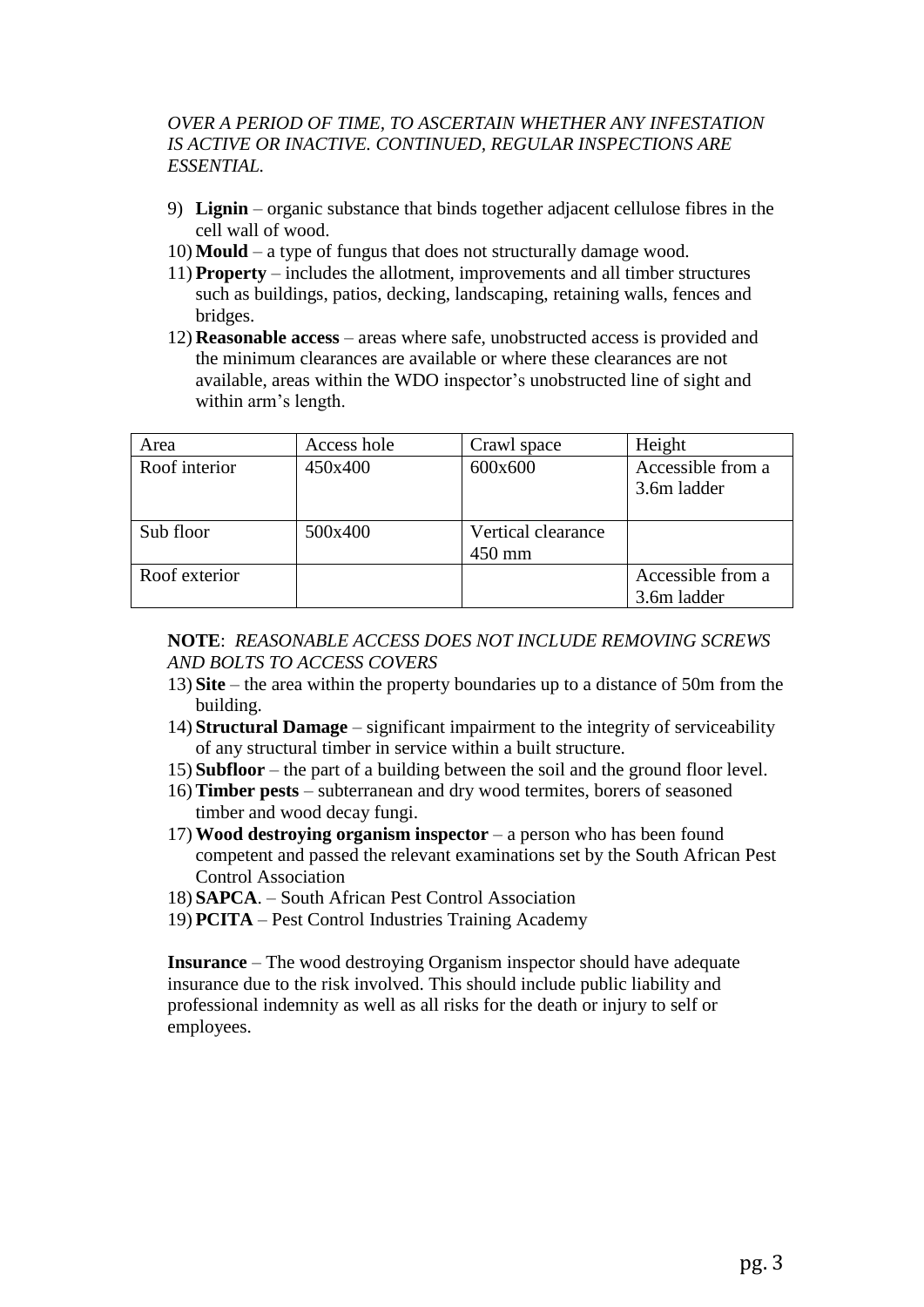### **SECTION 2 – THE WOOD DESTROYING ORGANSIM INSPECTION**

#### **WOOD DESTROYING ORGANSIM INSPECTORS**

WDO inspectors shall be informed about principles of construction including type and style of the building relevant to timber pest activity and damage. WDO inspectors shall also be informed about the ecology, behaviour and identification of timber pests and be familiar with the damage they cause and the procedures required for their eradication and prevention.

#### **ITEMS TO BE INSPECTED**

WDO inspectors shall familiarize themselves with the overall locality and its effect on the report, and inspect those parts of the property to which reasonable access is available. The inspection report shall include an assessment of each of the following areas as necessary for the completion of the inspection report:

- (a) The interior of the buildings
- (b) The exterior of the buildings
- (c) The roof space
- (d) The subfloor space
- (e) The site (including trees, stumps and timbers imbedded in the soil), within 50m of the main building and within the boundary.

All accessible timber in service within the property boundaries shall be inspected such as:

- (a) Structural timber subfloor, floor walls, stairs, ceilings, roofing and eaves.
- (b) Joinery and decorative timbers-doors and door frames, windows and window frames, skirting and joinery (excluding furniture).
- (c) Auxiliary structures-false floors, built-in cupboards, built-in furniture.
- (d) Attachments and outbuildings-garages, carports, pergolas, patios, verandas, sheds and posts.
- (e) Garden timbers-landscaping timbers, fences, logs, pool surrounds, garden boxes or tubs, firewood, paving blocks and sleepers.
- (f) Standing timbers-trees, stumps for signs of termite activity.

The person requesting the report shall arrange for the WDO inspector to have reasonable access to the property, together with any information that may be necessary to carry out the inspection.

All Inspection Reports shall be made in writing as oral reports cannot be relied upon.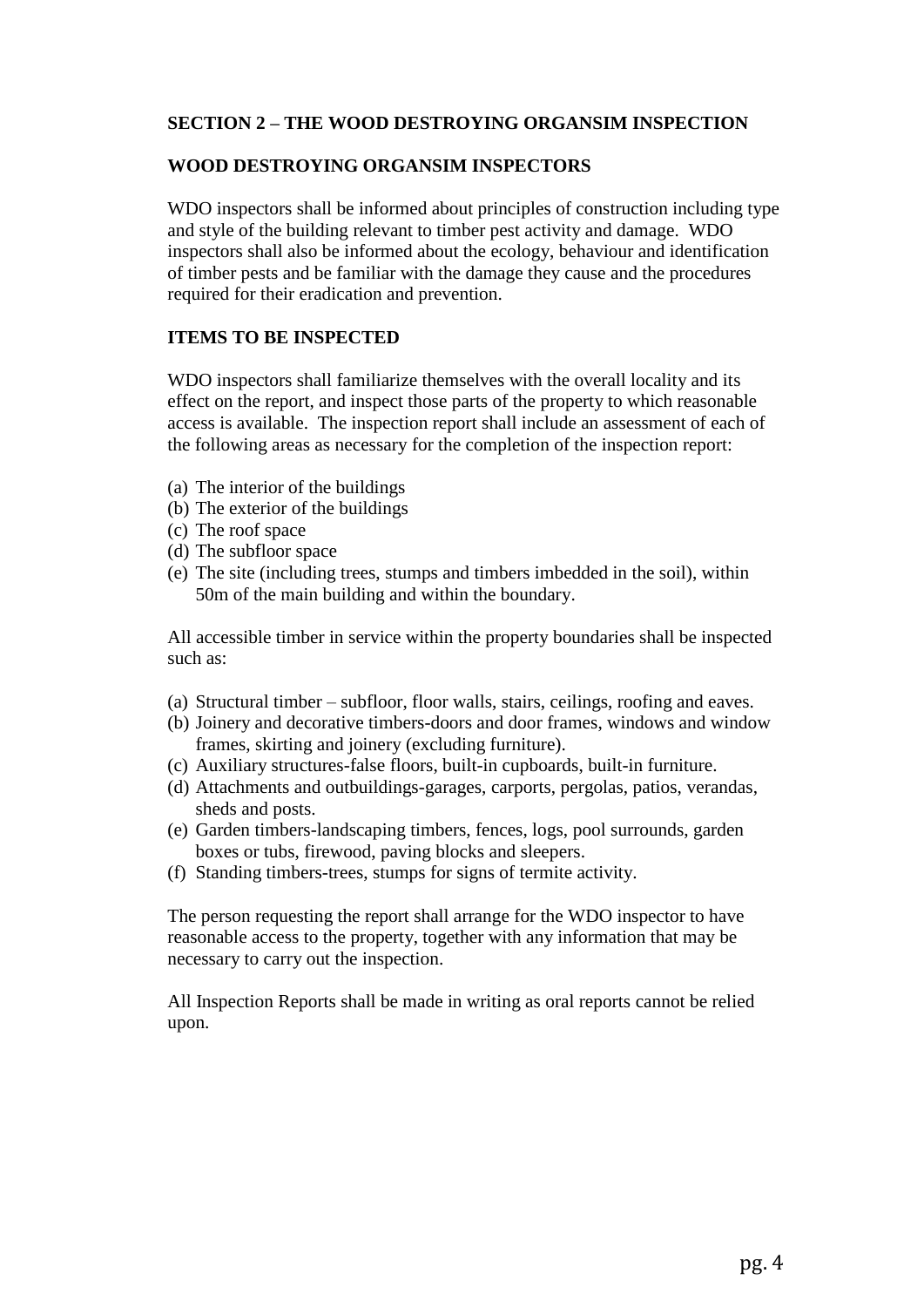## **EXCLUSIONS**

The following timber items within the property are excluded from the standard WDO inspection:

- (a) Furniture
- (b) Furnishings
- (c) Stored items
- (d) Concealed timbers
- (e) Inaccessible timbers (*it is important to note these on the inspection report)*

## **SUSCEPTIBILITY TO INFESTATION BY WOODDESTROYING ORGANISMS**

The level of susceptibility of the building to infestation by wood destroying organisms should be assessed as follows:

- (a) Level of accessibility for inspection
- (b) Presence and effectiveness of visible physical termite barrier.
- (c) Subfloor ventilation
- (d) Subfloor drainage
- (e) Influence of adjacent areas (such as gardens and paving, especially the levels if above floor level).
- (f) Obvious areas of damp that are likely to be conducive to wood destroying organisms including:
	- Leaks through damp proof courses or flashing
	- Plumbing leaks;
	- Leaks through water proofing membranes
	- Roof and storm water disposal blockages
- (g) Storage of timber and stored goods under or adjacent to the building and structures
- (h) Timber in contact with the ground or masonry
- (i) Timber products of inappropriate durability (e.g. pressed wood facias). Sometimes timber is used, that that has no durability and is not suitable for outdoor use, such as pressed wood.
- (j) Bridging of damp-proof courses, physical barrier or slab edges.

## **INSPECTION FOR WOODDESTROYING ORGANISMS**

Inspection of the property shall comprise of a visual examination of all accessible areas of the property for the following:

- 1) Evidence of the presence of wood destroying organism, identification of the common name, genus and, where relevant, the species of the timber pests, location of activity or damage, and a general description of the severity of the damage
- 2) Evidence of inactive wood destroying organisms
- 3) Evidence of treatment for wood destroying organisms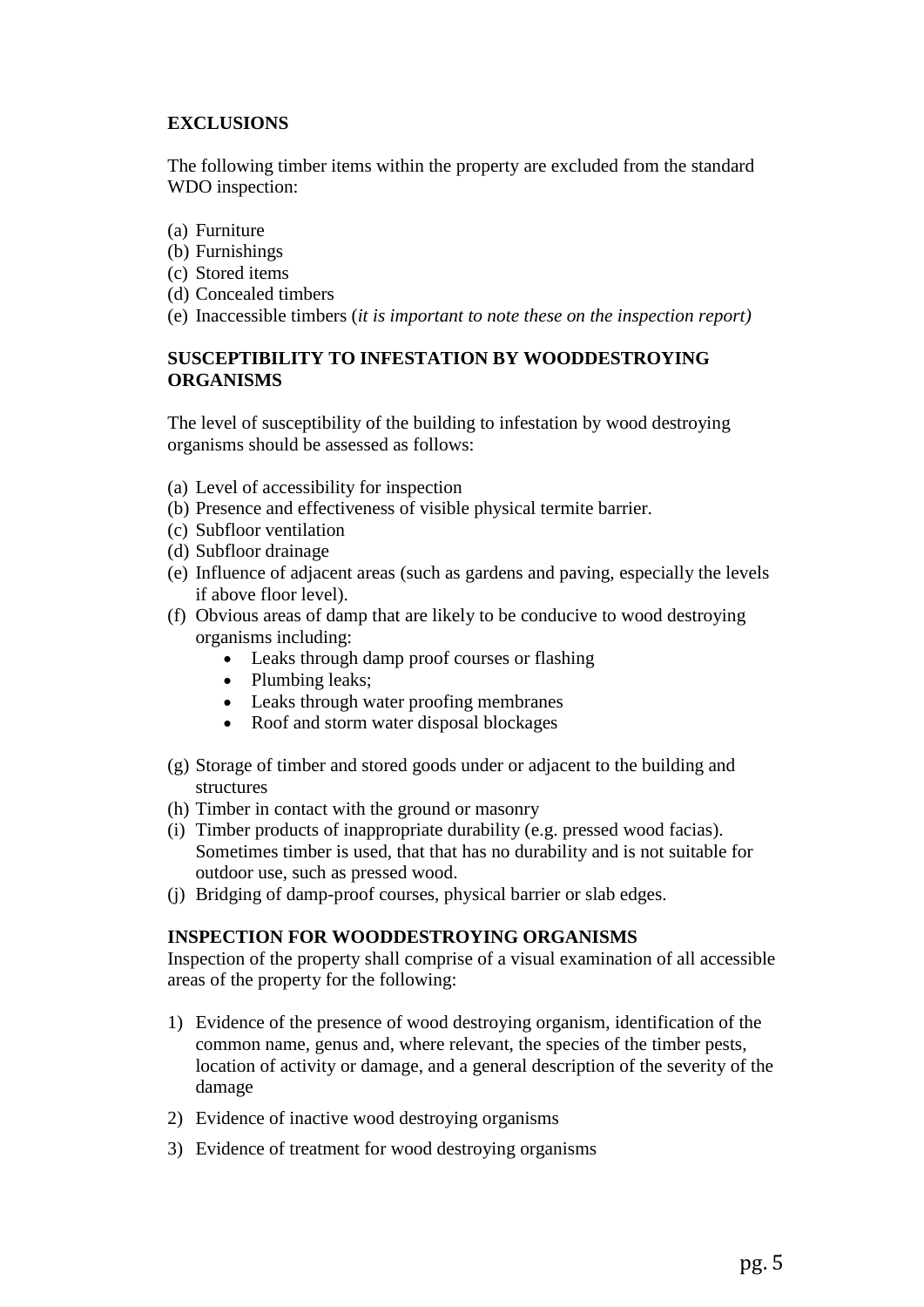- 4) Conditions conducive to wood destroying organisms, e.g. wood to soil contact, excessive moisture, and debris containing cellulose, cracks in concrete slabs or foundations, poor ventilation
- 5) Damage caused by wood destroying organisms
- 6) Location of subterranean termite nests, Lyctus or Phoracantha in wood stumps found within the property boundaries up to 50m from the main building

## **INACCESSIBLE AREAS**

Where access is not available to enable a visual inspection, appropriate recommendations should be made to gain access so that an inspection of these areas can be made. The areas where reasonable access is not possible should be recorded on the inspection report. This is where there is a wooden floor on a concrete base that is impossible to gain access to or a flat roof where accessibility will lead to leaks.

## **DETECTION OF WOODDESTROYING ORGANSISMS**

Wood destroying organisms can be detected by careful inspection for likely signs of activity or damage. WDO inspectors should be trained to look for the various signs of wood destroying organism infestations or damage.

| <b>Indications</b> | <b>Fungal decay</b> | <b>Subterranean</b>  | <b>Borers of</b>    |  |
|--------------------|---------------------|----------------------|---------------------|--|
|                    |                     | termites             | seasoned timbers    |  |
| Visible signs      | Mycelium, fruiting  | Mudding, visible     | Frass, borers,      |  |
|                    | body.               | nest swarms,         | wings.              |  |
|                    |                     | termites.            |                     |  |
| Visible damage     | Swollen/Shrunk      | Misshaped timbers,   | Holes, portions of  |  |
|                    | timber warped,      | flight holes,        | timber missing.     |  |
|                    | timber tide marks,  | collapsed timbers.   |                     |  |
|                    | cubical or stringy  |                      |                     |  |
|                    | rot.                |                      |                     |  |
| Testing sound      | Dead sound, timber  | Hollow sound,        | Slightly dead sound |  |
|                    | dents as damage     | timber crushes as    | increases as        |  |
|                    | increases, timber   | damage increases.    | damage increases.   |  |
|                    | disintegrates.      |                      |                     |  |
| Splinter test      | Timber crumbles     | Timber splinters.    | N/A                 |  |
|                    | when tested.        |                      |                     |  |
| Moisture content   | MC above 20% and    | MC usually higher    | N/A                 |  |
| (MC)               | often>30%.          | than adjacent        |                     |  |
|                    |                     | timber. MC may       |                     |  |
|                    |                     | increase as activity |                     |  |
|                    |                     | increases.           |                     |  |
| Pre-conditions for | Excessive           | Excessive            | Varies.             |  |
| infestation        | humidity, poor      | humidity, timber in  |                     |  |
|                    | drainage, low       | ground contact,      |                     |  |
|                    | durability timbers. | external ground      |                     |  |
|                    |                     | above damp proof     |                     |  |
|                    |                     | courses.             |                     |  |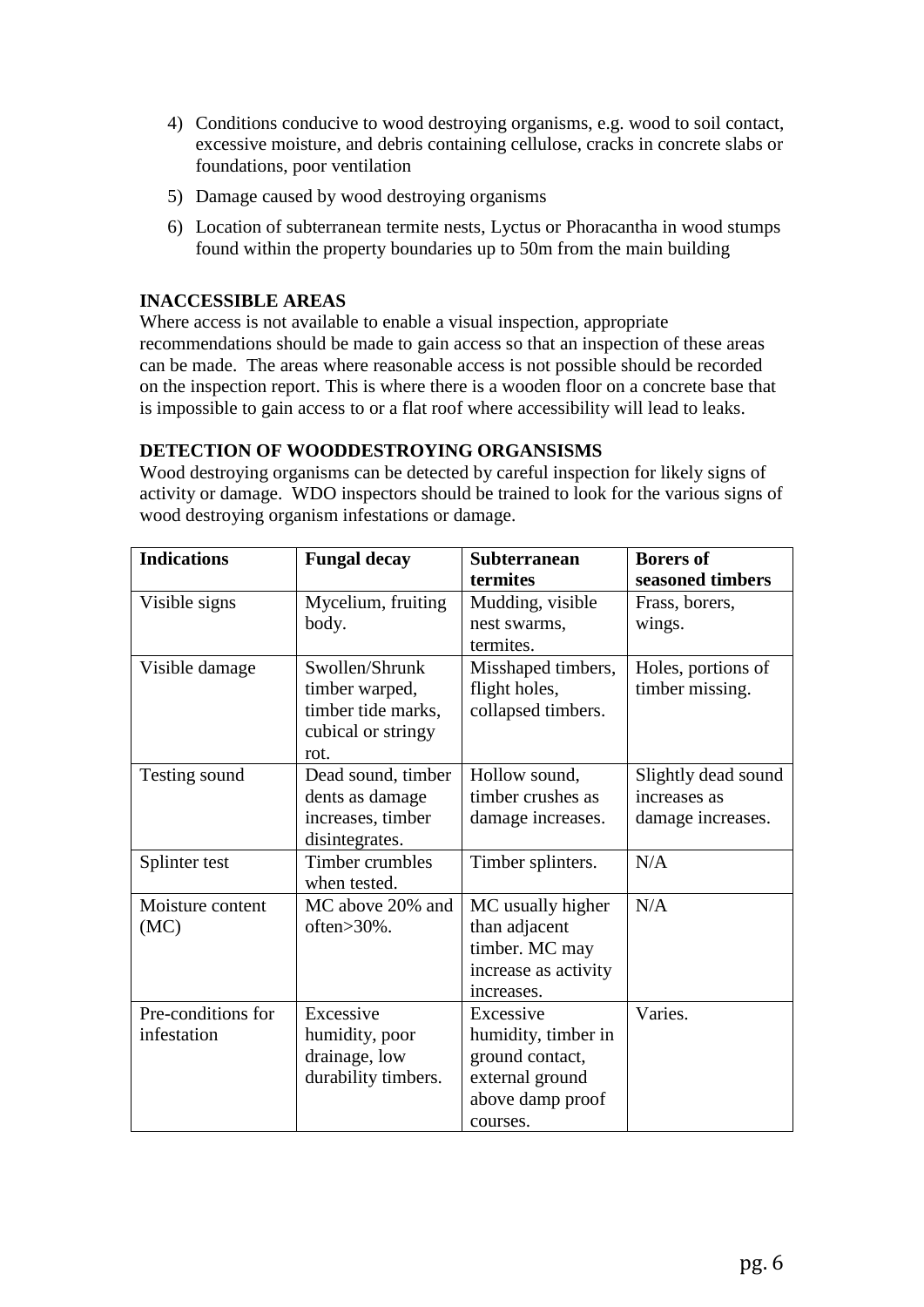#### **TOOLS FOR INSPECTIONS**

- (a) Probe or screwdriver for testing and sounding timber.
- (b) Moisture meter for assessing moisture content in timber.
- (c) Powerful torch or lead light
- (d) Ladder
- (e) Knife for splinter test
- (f) Magnifying glass
- (g) Cap and dust mask for protection
- (h) Chalk to mark infested timbers

#### **SECTION 3: THE WOOD DESTROYING ORGANSM INSPECTION REPORT**

#### **THE STANDARD WDO INSPECTION REPORT**

The report should include the following:

- (a) The name and address of the firm or person issuing the report.
- (b) The name and SAPCA number and signature of the WDO inspector.
- (c) The name and address of the client.
- (d) The date of the inspection.
- (e) The address of the property inspected
- (f) The estimated age of the property.
- (g) The description and identification of the building or timber structures inspected.
- (h) Main roof
- (i) Eaves
- (i) Floor and skirting including mezzanine floors
- (j) Subfloors
- (k) Joinery
- (l) Auxiliary roof and outbuildings, fences
- (m)General *(any items i.e. adjoining or furniture that could lead to infestation*)
- (o) Area not inspected.
- (p) Presence of active wood destroying organisms, identification of pest.
- (q) Evidence of inactive wood destroying organisms. (Inactive could be dead insects or evidence of dead Crypto, maybe old discarded wings)
- (r) Evidence of previous treatments for wood destroying organisms.
- (s) Location of pest damaged timber and a general description of the severity of damage to the affected timbers such as slight, moderate or extensive.
- (t) Recommendations for eradication, control or protective measures.
- (u) Areas where the inspection was restricted such as insulation or airconditioning ducts or pipe work.
- (v) Inaccessible areas such as enclosed patios, flat roofs.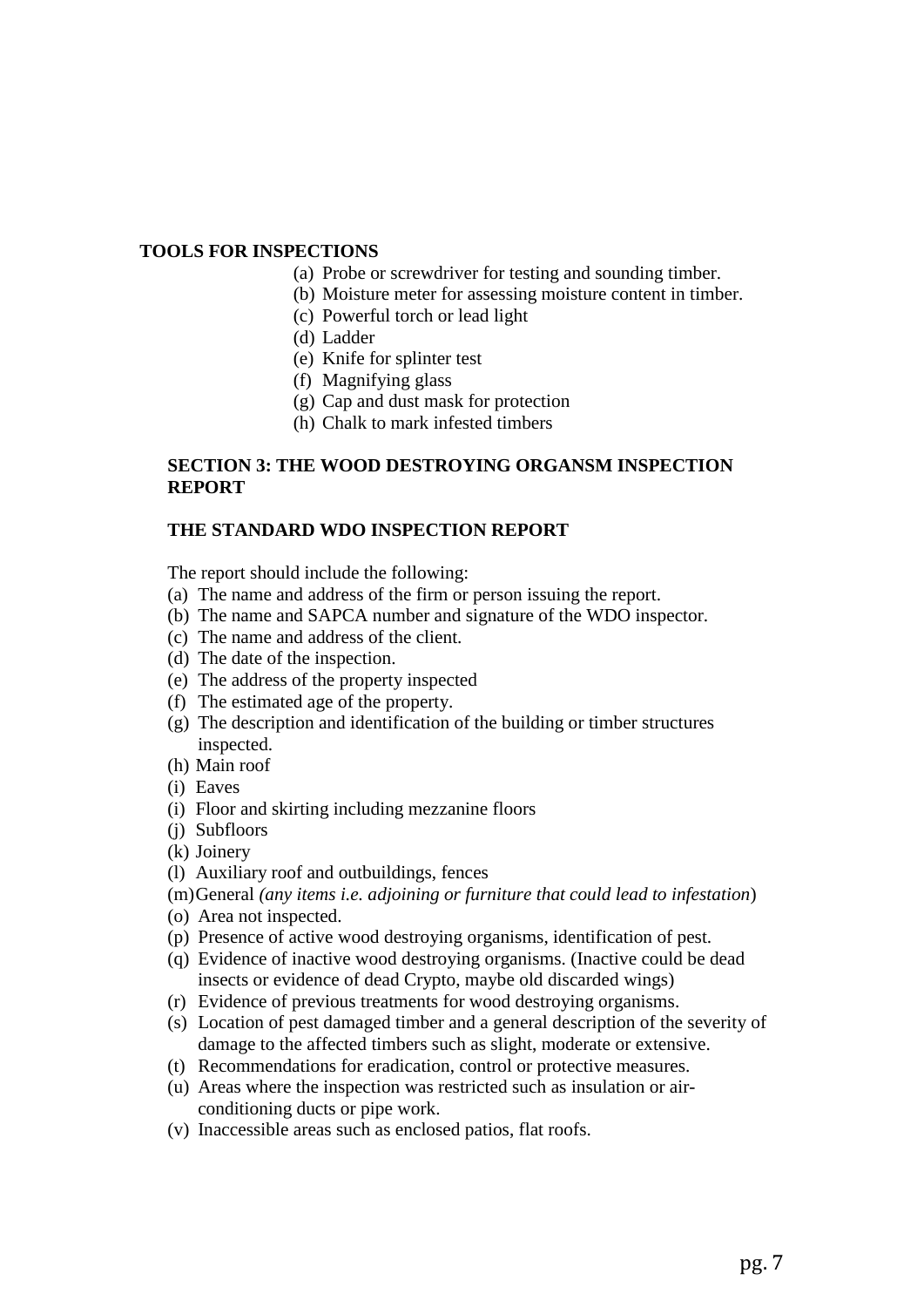- (w) Areas with excessive moisture caused by factors such as poor ventilation, ineffective drainage, leaks etc. with recommendations for reducing moisture levels.
- (x) Area conducive to infestation.
- (y) Recommendations for frequent and further inspections.

#### **LIMITATIONS AND CONDITIONS**

**Limitations**: The standard inspection report should not contain any assessment or opinions relating to:

- (a) Any area or item that was not, or could not be inspected by the WDO inspector;
- (b) A matter which is not within the WDO inspectors expertise;
- (c) A matter, the inspection or assessment of which is solely regulated by statute.

**Conditions**: A standard inspection report may be conditional upon or conditional in relation to:

- (a) the assessment of any apparent active or inactive WDO the detection of which may be subject to prevailing weather conditions;
- (b) information provided by the person, the employees or agents of the person requesting the report;
- (c) the specific area of "expertise" of the inspector specified in the report;
- (d) apparent concealment of possible active or inactive WDO;
- (e) Any other factor limiting the preparation of the report.

**NOTES**: *ALL DESCRIPTIONS AND POSITIONS GIVEN IN THE REPORT MUST BE GIVEN WITH THE REFERENCE POINT BEING AS IF THE WDO INSPECTOR IS STANDING IN THE ROAD IN FRONT OF THE PROPERTY FACING THE MAIN BUILDING.* 

*REGULAR COMPETENT INSPECTIONS ARE STRONGLY RECOMMENDED, AT LEAST ON AN ANNUAL BASIS.* 

*THE PURCHASER SHOULD BE ADVISED THAT HE MAY HAVE ADDITIONAL LIABILITY FOR WOOD DESTROYING ORGANISM DAMAGE IN COMMON PROPERTY AREAS, WHICH MAY REQUIRE ADDITIONAL INSPECTION (SECTIONAL TITLE BUILDINGS)* 

*THE WDO INSPECTOR CAN ONLY BE HELD RESPONSIBLE FOR AND INSPECTION REPORT FOR A PERIOD OF THREE MONTHS AFTER THE DATE OF THE INSPECTION AS INFESTATION CAN OCCUR AT ANY TIME.*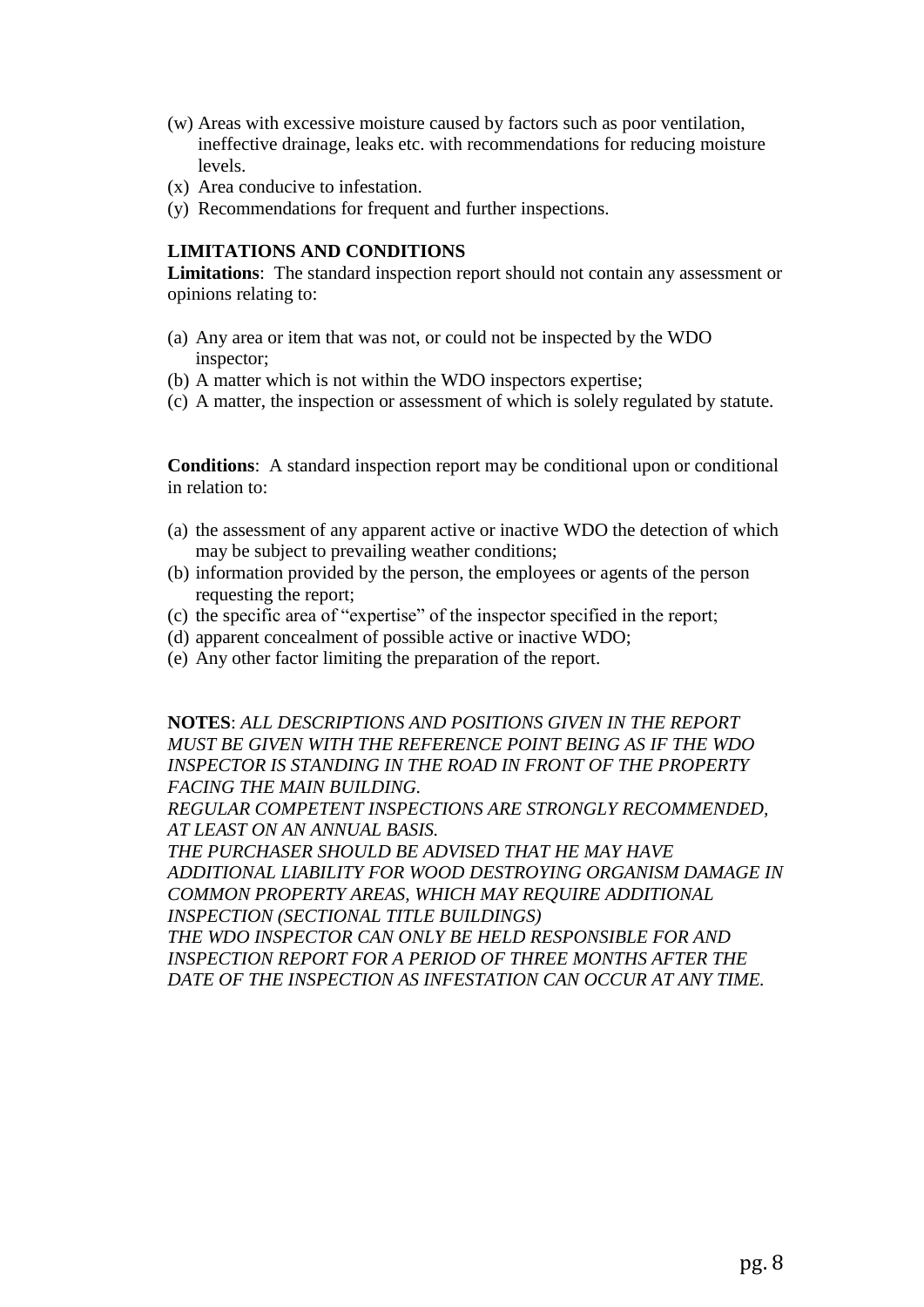#### **SECTION 4: INDENTIFICATION OF WOOD DESTROYING ORGANISMS**

#### **SUBTERRANEAN TERMITES**

The WDO inspector knows the habits of termites in general, the manner in which they work, the places where they are likely to be found and the signs which show that they are present.

Termites have soft bodies that cannot withstand the desiccating effects of dry air. They move about in sheltered mud tubes which they build when they have to cross open spaces that are exposed to the air. Consequently, they are not easily noticed and may go undetected except by the trained eye. The presence of shelter tubes is the most positive indicator of termite infestation. A WDO inspector must be able to distinguish between old and new shelter tubes. Old shelter tubes are brittle, cracked and break away easily, whereas new ones tend to be stronger and with a certain amount of moisture.

Termites excavate galleries that follow the grain of the wood, often for several meters without any surface openings. In some cases, these galleries follow the growth rings of the timber, giving heavily attacked wood a *'leafed'* or *'layered'* appearance when cut, *in others; the whole of the interior may be eaten out*, leaving only a paper thin skin of uneaten wood or paint.

Termite damage in timber may be detected by the presence of mud 'plastering' along joints and cracks on the surface or by a depressed or corrugated surface skin which remains after the interior has been eaten. When lightly tapped, damaged wood often has a 'papery' and hollow sound.

Termites may attack upper floors or roof timbers without visible signs of attack in lower floors, the termites may have travelled from floor to floor through the wall cavities, lift wells, through casings covering electrical wiring or telephone cables. Other places to be examined are woodwork, wooden panelling and staircases.

A search should be made for nests up to 50m from the building. In most instances it is almost impossible to locate the nest since it is usually located underground. Nests may be obvious mounds or be concealed under a solid concrete slab. They may also be in the base of a stump, pole, railway sleeper or tree. No matter what the external shape, location or covering of the nest, the inner zones centred on the nursery always consists of concentric layers of cells with thin, fragile walls of organic matter and soil.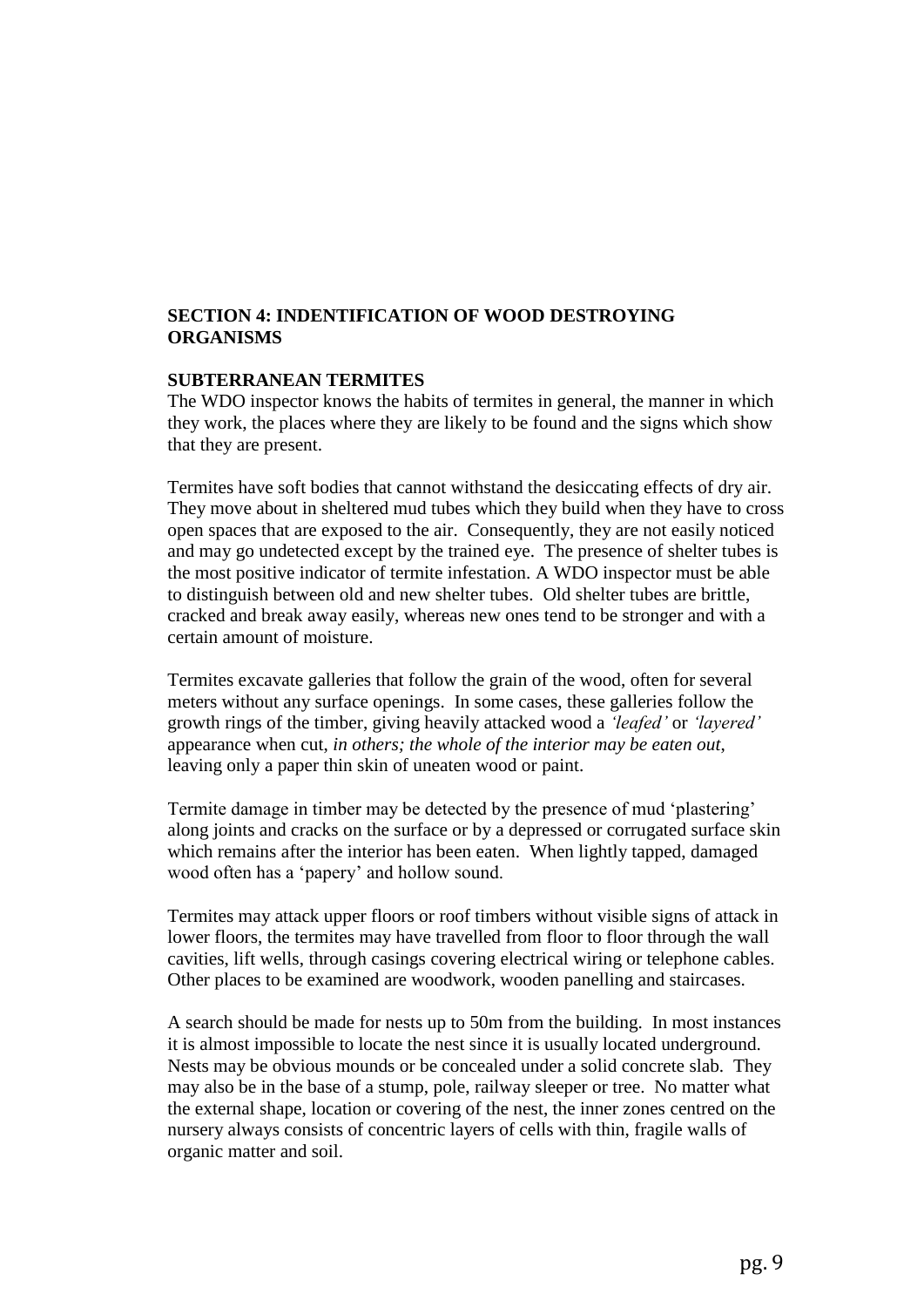

#### **IDENTIFICATION OF TERMITES**

A subterranean termite colony is made up of large numbers of workers, a lesser number of soldiers and, generally, a pair of reproductives, the king and queen. At certain times of the year the colony may also contain winged reproductives (alates) and the precursory nymphs. The following are common in South Africa.

(a) The insidious fungus grower – Odontotermes badius

Found in the O.F.S., Gauteng, Northern Province, North West, Mpumalanga, Botswana, Swaziland and Kwazulu Natal. Nest is less than a meter high, up to 1,5m in diameter with the nest cavity about half a meter below ground level. It comprises of sturdy clay shelving with a continuous mass of spongy fungus gardens, they can even appear in the open in damp conditions under suspended floors. This species eats anything containing cellulose at a rapid rate.

(b) The Natal Fungus grower – Macrotermes Natalensis

This is the second most destructive termite in S.A. occurring almost as widely as Odontotermes badius. A surface mound of up to 2m of hard clay is characteristic. The wood that is destroyed is always replaced by hard clay. The nest is nearly spherical about 1m in diameter, with clay shelves and separate fungus gardens.

(c) The funnel building fungus grower – Odontotermes Latericius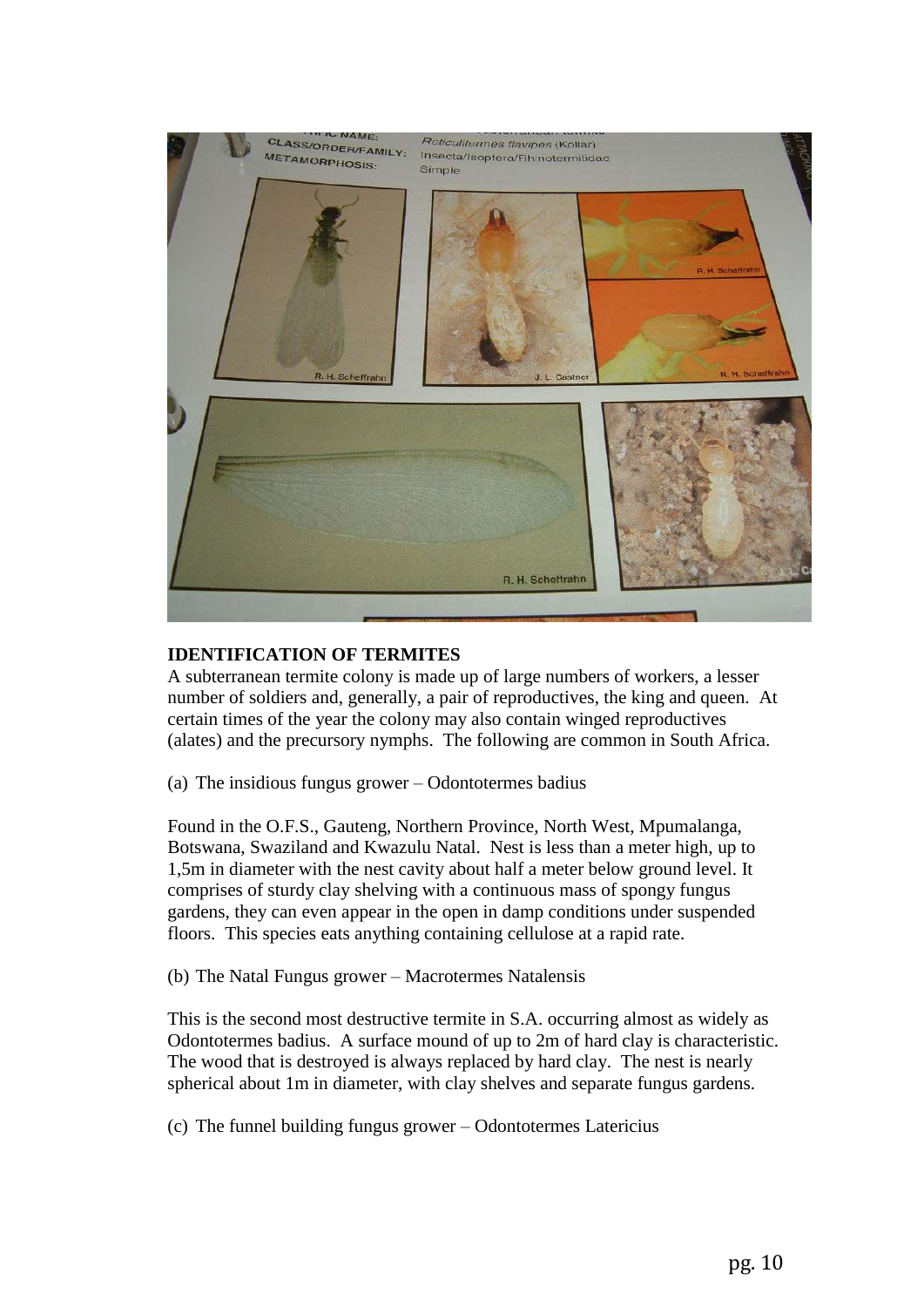Third in the order of economic importance. The workers are smaller than the above two species. The termite makes a slight elevation over its nest with large funnels or ventilation shafts around its nest linked to the nest with very narrow passages. This species only feeds under cover of clay canopies.

(d) The Swaziland termite – Macrotermes swaziae

Mainly found in Swaziland and Mpumalanga. An important characteristic are its very large soldiers and the fact that soldiers and workers leave the nest to collect grass and twigs just like harvester termites.

## **BORER**

Holes in timber with an accumulation of frass are evidence of the presence or history of borers. It is essential that a WDO inspector is able to distinguish softwoods from hardwoods and sapwood from heartwood. This will equip him to positively identify infestation.

## **ITALIAN BEETLE - HYLOTRUPES BAJULUS**

Found in the coastal regions of South Africa and the Nelspruit region. The Italian beetle lays its eggs on, and the larvae feed inside, the sapwood of coniferous timbers. The larvae bores inside the timber for a period of several years, up to four years, thus seriously weakening the timber.

The larva grows to about 30mm in length. It is dirty white or cream coloured and the thoracic segments are larger than those of the rest of the body, so that the larva appears to have swollen front end.

The adult is black, with thick grey hairs covering most of the pro-thorax. There are four spots on each wing cover. There are two smooth, shiny black raised spots on the thorax. The antennae are about half the length of the beetle, average length of the female is 17mm and the male 11mm.

The holes the beetle cuts in the timber are oval-shaped and about 5mm by 2mm in the surface of the wood.

Frass produced by the larva is composed both of wood chewing and excreta from the alimentary canal. Frass is often packed tight in the burrows and the colour often lighter coloured than the wood. The timber takes a blistering effect.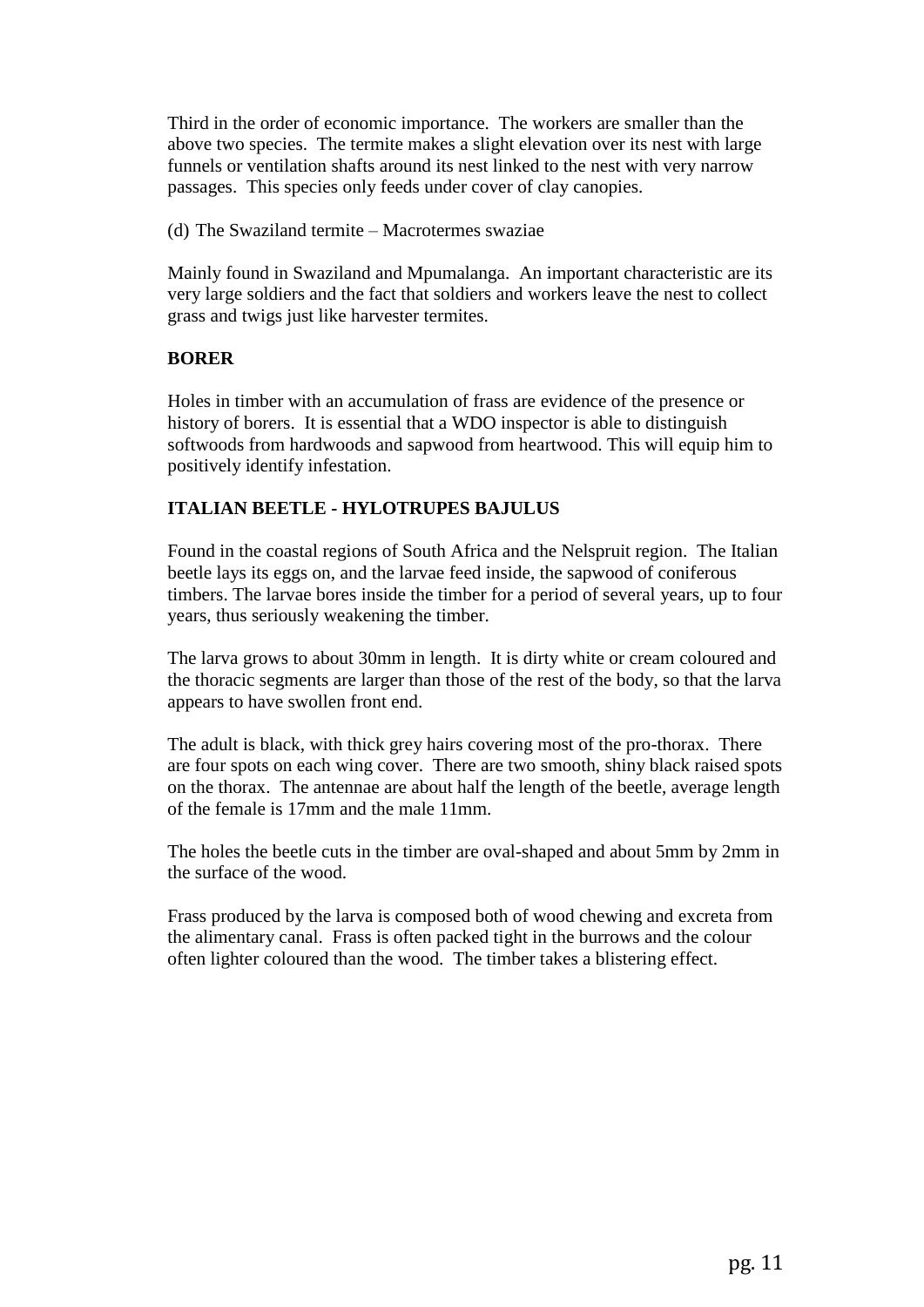

**INTRODUCTION.** The old house borer apparently gets its common name from its ability

Damage by Hylo



## **ANOBIUM PUNCTATUM OR COMMON FURNITURE BEETLE**

This beetle is distributed throughout South Africa but is very common in the coastal areas. The beetle prefers sapwood but will attack heartwood, and has been reported to attack both hard and softwoods.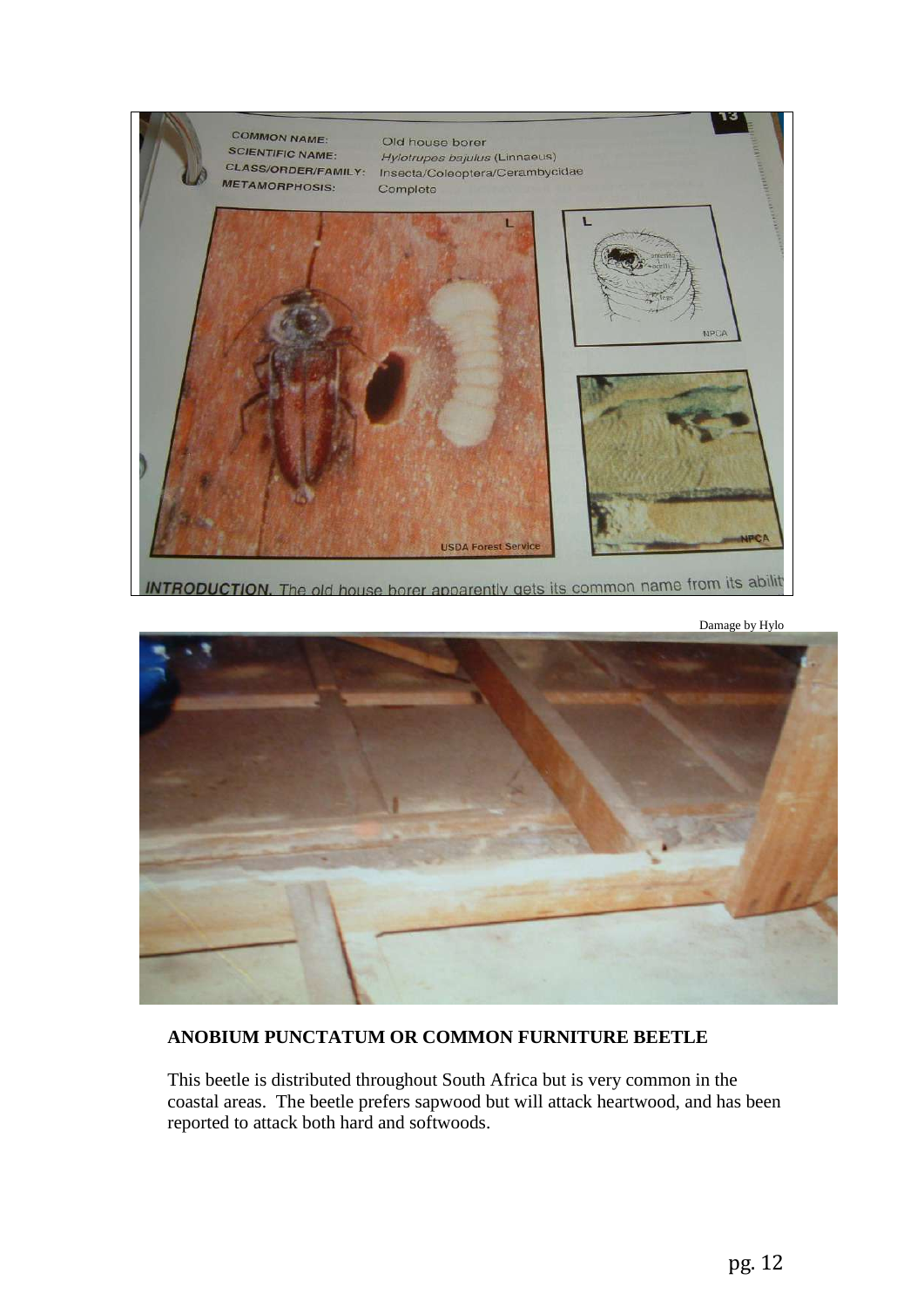The furniture beetle prefers to attack wood that has been seasoned and in use for some years. It is believed that a slight chemical change in the timber may attract the beetles. The first signs of infestation are noted with the appearance of emergence holes in the surface of the wood and small piles of sawdust underneath. Holes are made by adult insects emerging from the wood. The galleries inside the wood, made by the larvae burrowing and feeding there, are often so numerous that they seriously affect the strength of the infested wood.

The emergence holes made by Anobium beetles are circular and about 1,5mm in diameter.

The larva is creamy white and about 5-7mm long, with three pairs of legs and a dark coloured head. The larva usually remains curled up in the shape of comma when it is removed from its tunnel in the wood.

The beetle can vary in length from 2,5mm to 5mm and is usually reddish or yellowish brown. The wings are well developed and are capable of sustained flight. A characteristics feature is the series of nine longitudinal rows of small pits on each wing cover. The head is bent downwards and viewed from above its is hidden underneath the front edge of the thorax.

The frass is produced by the larvae in the shape of microscopic barrels or spindles. The inside excavations and flight holes are filled with this powdery dust and when rubbed into the palm of the hand it has a gritty feel resembling salt.

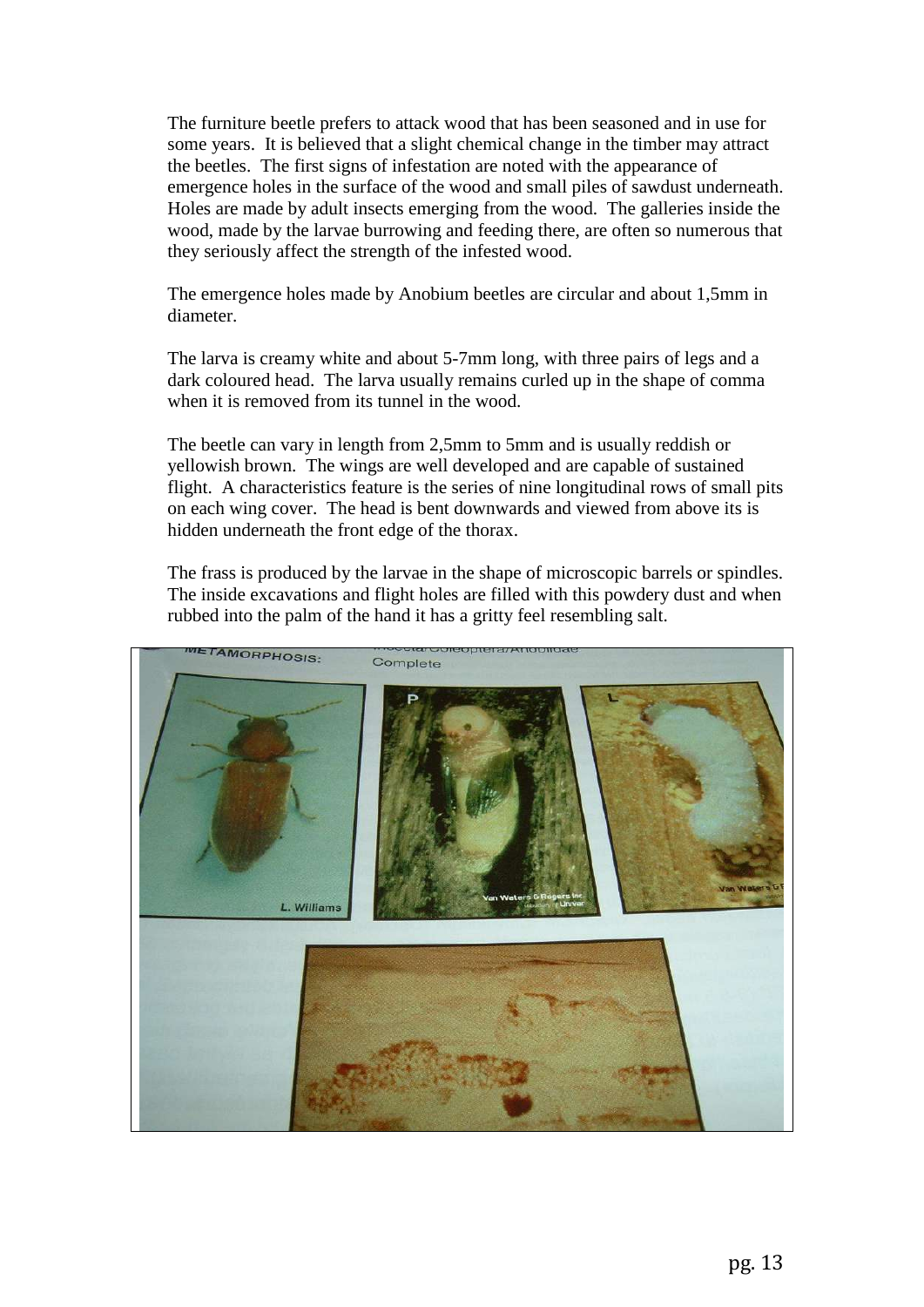## **OXYPLEURUS NODIERI OR BROWN HOUSE BORER**

Found on the coastal areas between Cape Town and Port Elizabeth.

The larva is a slender creamy white grub with a thickened thorax typical of the longhorn beetles. It can grow up to 18mm long. The orange coloured head is sunk into the thorax and the dark brown, wedge shaped mandibles can be clearly seen. The pupa has the antennae, legs and wings of the adult folded down along the front as in most beetles. It is creamy white in colour until shortly before emergence when it gradually darkens in colour.

The adult beetle is of a uniform gingery brown colour and up to 14mm long. The male is usually smaller than the female. The antennae of the male reach to the end of the elytra but those of the female are shorter and only reach about two thirds of that length. Frass produced by the larva is in the form of spirally twisted shavings and threads which are quite characteristic.

The damage is caused by the burrowing of the larvae, mainly in the sapwood of the timber and by the adults making oval holes (5mm by 2mm) in the surface of the timber.



#### **LYCTUS BRUNNEUS OR POWDER POST BEETLE**

Powder Post Beetles are the most serious of the insect pests of hardwoods, but they only attack the sapwood. Damage is caused by the larvae which tunnel through the sapwood without coming to the surface. Since the life cycle may take up to six years, an infestation may be noticed when the timber is cut and used. It is only later that the purchaser finds small heaps of fine wood dust or powder. As far as we know the Powder Post Beetle does not enter buildings to lay eggs and does not lay them in polished, painted or treated timber.

The flight holes are about 1,5mm in diameter and very similar to those of furniture beetle. The larva is about 5mm long, creamy white with a dark head and strongly arched. The thorax is enlarged and has three pairs of legs. The beetle is generally 4mm long and reddish-brown to black. The head is visible from the top. The last two antennal segments are enlarged, so that the antennae appear to be clubbed at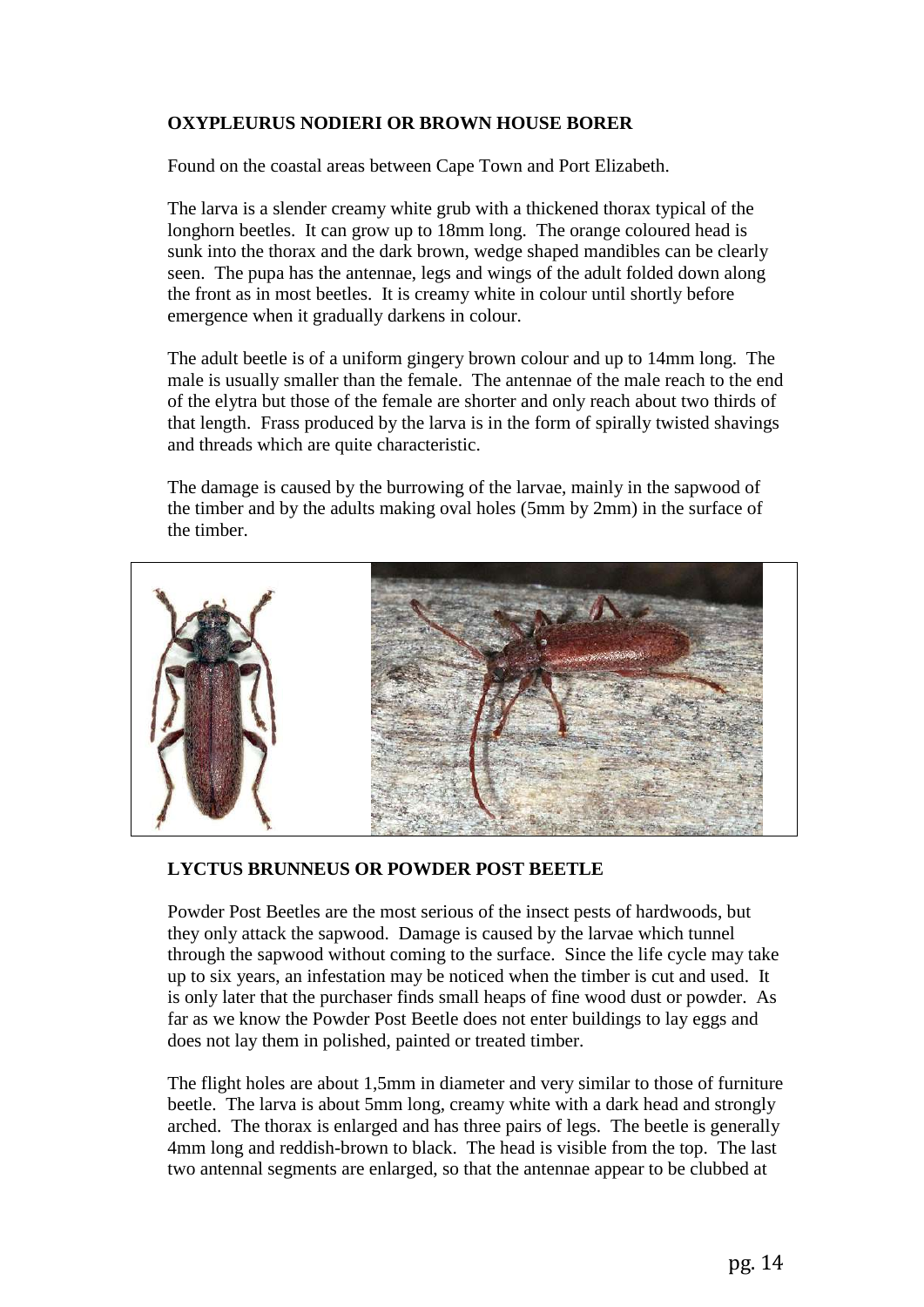their ends. The frass is in the form of a very light powdery dust, usually light coloured, and resembling face powder. Newly formed flight holes are light in colour on the inside whereas older infestations show flight holes to be darker.

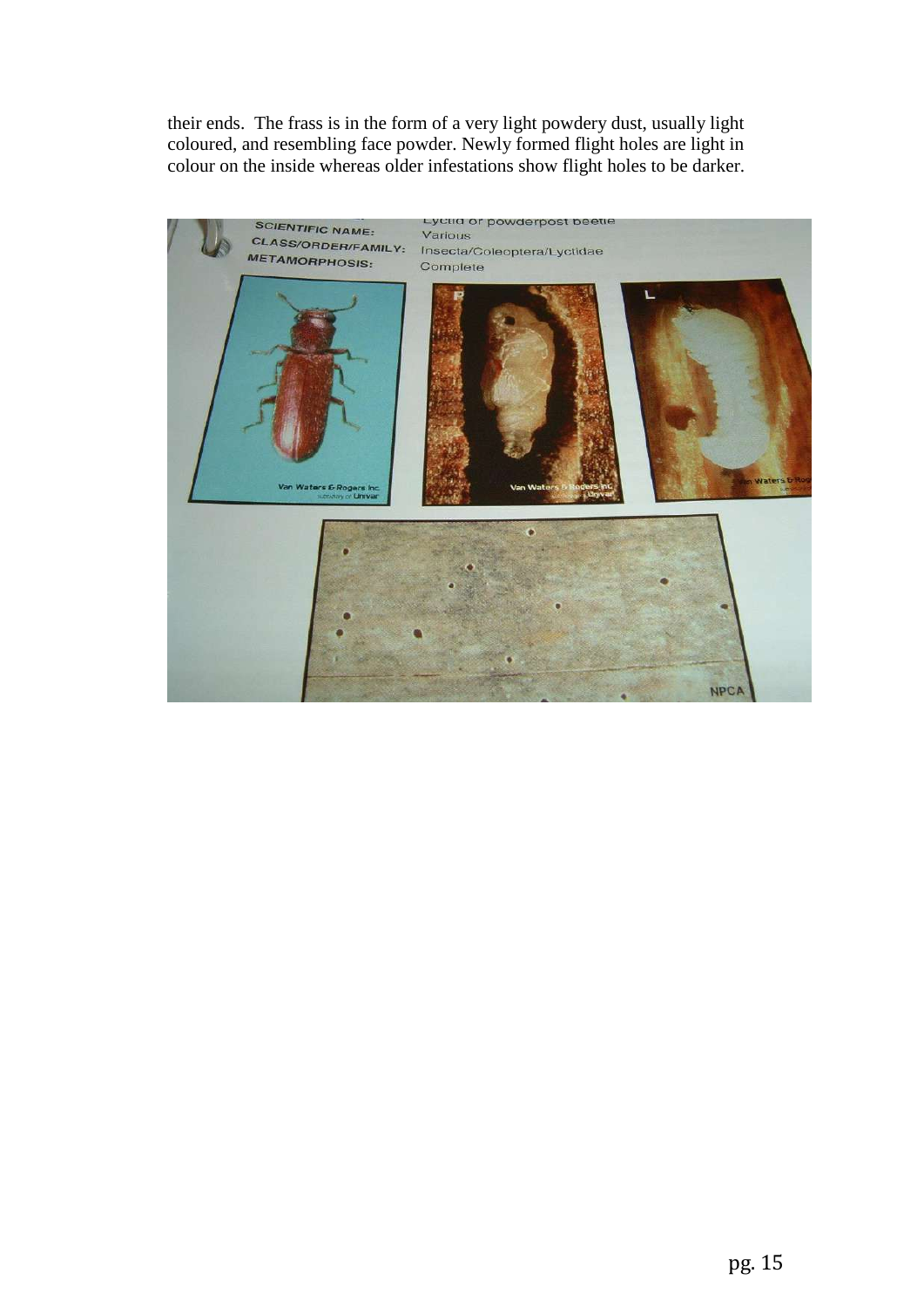## **CRYPTOTERMES BREVIS OR WEST INDIAN DRY-WOOD TERMITE**

Cryptotermes brevis can be found throughout Kwazulu Natal as far as Port Elizabeth with new outbreaks reported in Cape Town.

No timber, hardwood or softwood, sapwood or heartwood, appears to be immune to attack.

Paint on the outer surfaces of timber acts as a deterrent, but entry by colonizing reproductives can be obtained through cracks and joints, etc.

Due to re-infestation of timber already infested, damage is compounded yearly until the timber loses all structural strength. Structural timber, wooden fittings and furniture are equally readily attacked. Pieces of timber of the size of a matchbox or less could be successfully infested owing to the small size of individual colonies.

#### **Signs of infestation**:

The emergence during the swarming season, of winged reproductives fluttering around lights.

The presence of wings, below or next to timber shed by reproductives boring into wood.

Frass in the shape of poppy-seed-like dark coloured faecal pellets adjacent or below infested timber.

The buckling, warping and cracking of the outer protective shell of the timber in an advanced state of destruction.

The winged reproductive is a small insect of medium reddish brown or brown colour dorsally, and paler creamy brown ventrally. The two pairs of wings are clear and transparent. Two well-developed black compound eyes are present on the head. The nymphs are un-chitinised and white in color. Except when adult winged reproductives are present in the nest prior to swarming, each colony consists predominantly of white nymphs, with a sprinkle of white bodied, dark headed soldiers and the dark bodied royal pair.

Swarming takes place between September and December but has been known to last till mid February.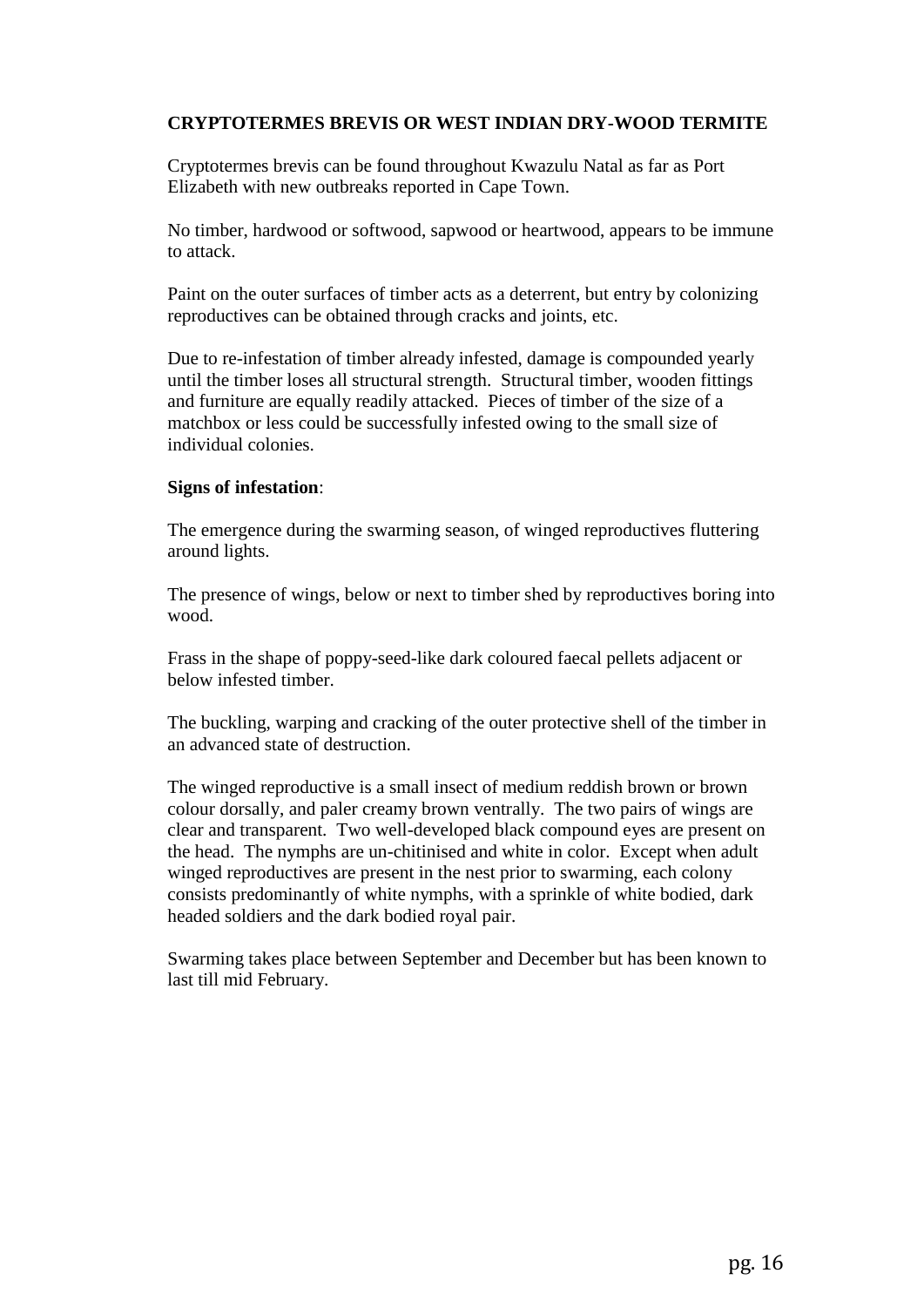

There are other wood-destroying insects infesting timber but they are not of any economical importance. Listed below are a few examples:

## **(a) Dinoderus Minutus or Bamboo Borer**

This is a small insect 2,5mm to 3,5mm in length, reddish-brown to dark brown in colour with the prothorax darker than the elytra. The beetle is a common pest in bamboo or cane furniture, partitioning or baskets. It is also found in stored grain products and spices.



## **(b) Emobius Mollis or Bark Beetle**

This beetle is dark brown in colour, with silky yellow hairs which soon wear off. It is up to 6mm in length. The exposed tunnels of larva reveal tightly packed frass the same colour as the bark or sapwood that is has fed on. The beetle is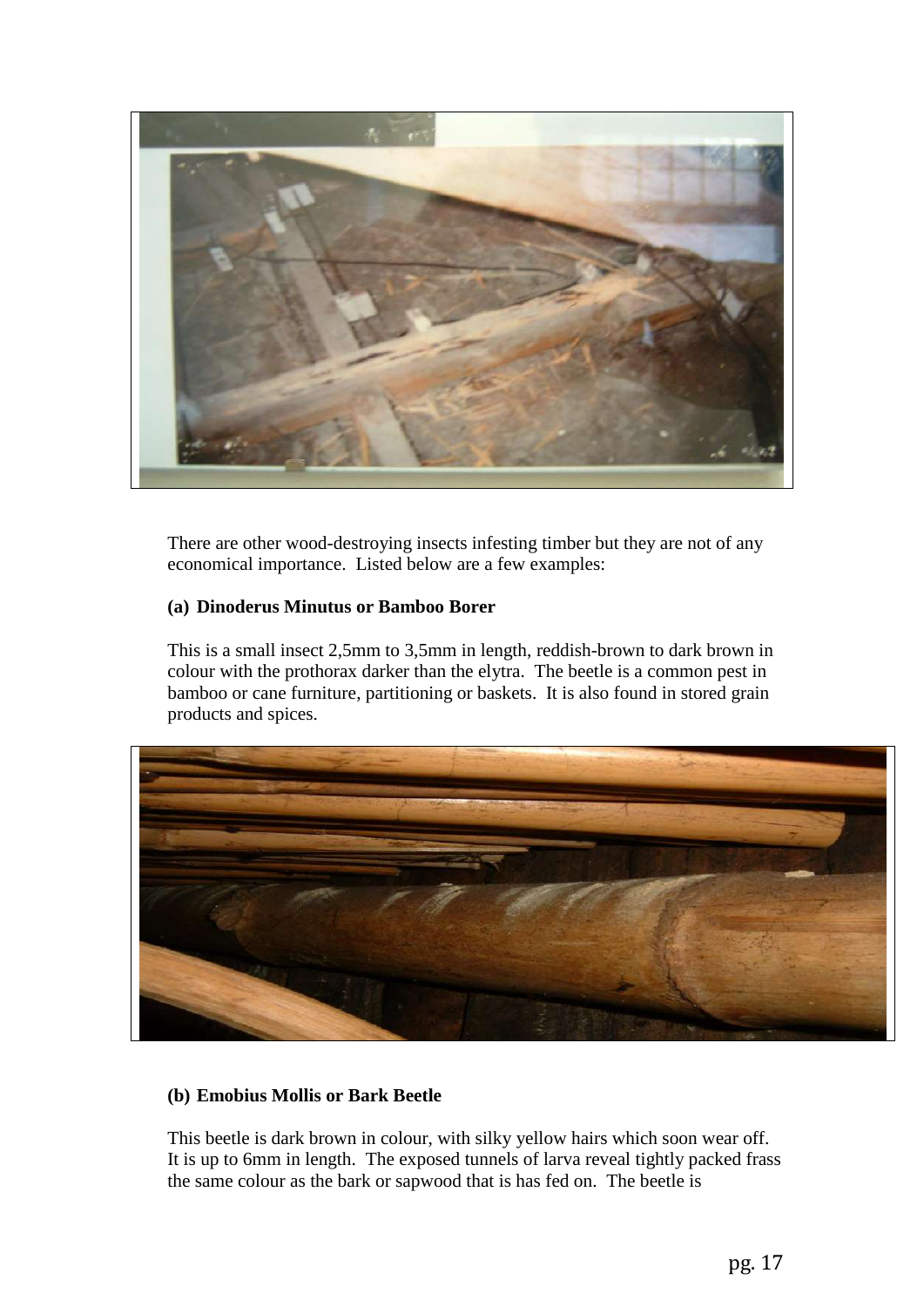commonly found in sofas or roof struts where a piece a piece of timber with bark on was used.



#### **(c) Carpenter Bees**

These large carpenter bees look and sound like a bumble bee, bore into seasoned dry-wood, commonly roof overhangs and fascias, making a hole and tunnel about 10-13 mm in diameter and 45cm in length. Inside the nest is hollowed out. When infestation is noted it can easily by treated by injecting the pesticide into the holes and plugging them afterwards.

## **SECTION 5: FUNGAL DECAY**

Fungi are very important in the destruction of wood outdoors where the wood is exposed to the weather, or where it comes in contact with the soil, in indoor situations where wood is more protected, the fungi are not as important as insects, unless moisture leaks and keeps the wood permanently damp. In general, softwoods are less resistant to fungal attack than hardwoods. In order to understand the need for timber preservation, we must know something about the nature of fungi that damage wood, and of the conditions under which they flourish. Fungi do not have the green pigment called chlorophyll. Chlorophyll enables the plant to make their own sugars for food, from the carbon dioxide in the air (with the help of sunlight). So fungi has to find their own food, they do this by attacking plant and animal materials, breaking them down to form water soluble chemicals which can be absorbed by the fungi cells.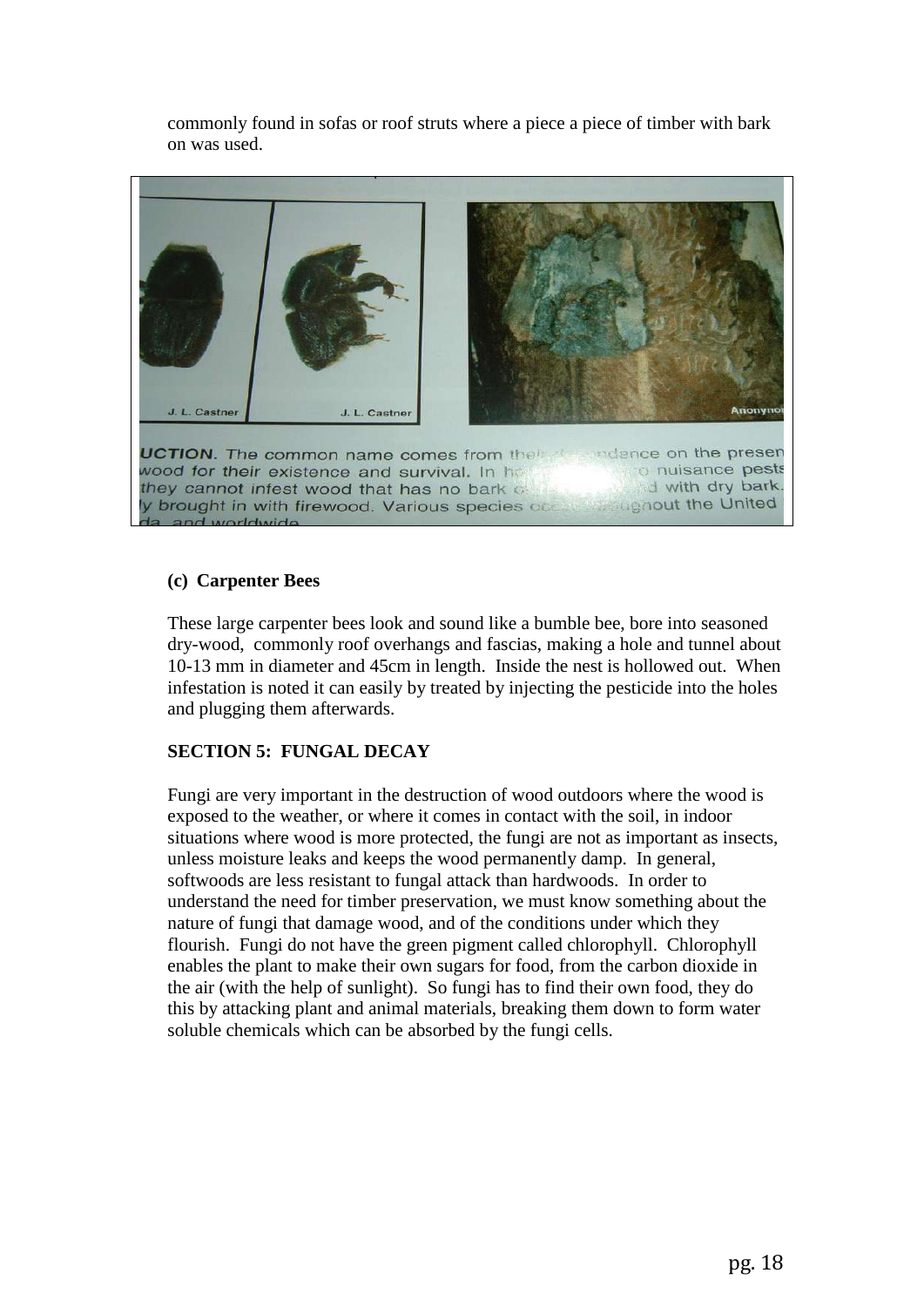

#### **BROWN ROT**

Brown rot attacks particularly the cellulose, and as the decay progresses in the wood, so the colour becomes darker because the coloured materials, such as tannins, are left when the rest has decayed away. As the framework of cellulose is destroyed, the wood cracks, shrinks, and eventually collapses. Two examples of brown rots are:

#### **a) DRY ROT**

"Dry rot" is the name given to a particular decay of timber brought about by the activity of one species of fungus: Serpula Lacrymans. The term "dry rot" refers to the dry and brittle condition of the rotten wood.

Wood decayed by this fungus shows deep transverse and longitudinal fissures and the wood breaks up into cubes, sometimes of large dimensions. The wood becomes very light in mass, owing to the extraction of the cellulose by the fungus. The wood also breaks up very easily when rubbed between the fingers.

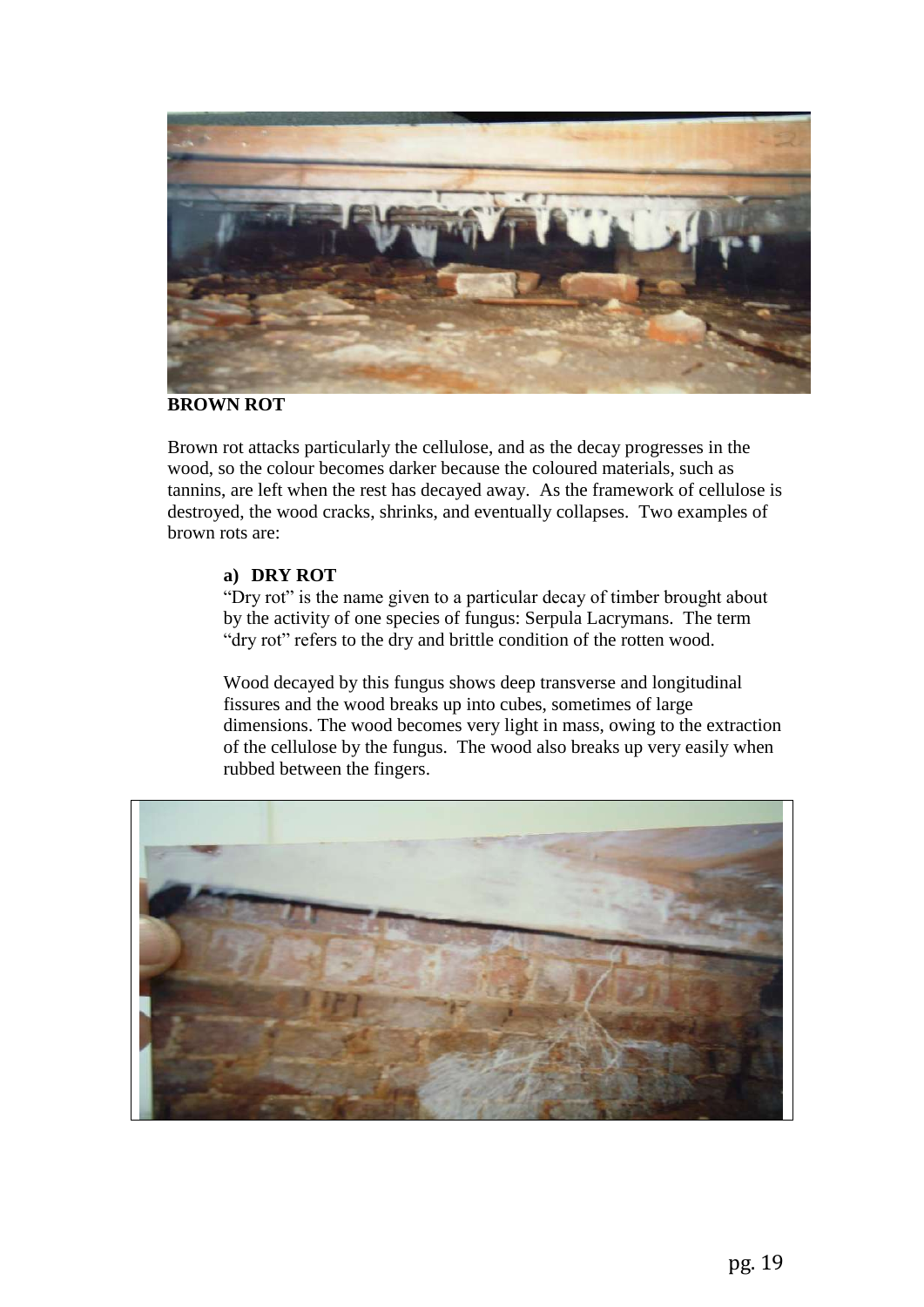## b**) THE CELLAR FUNGUS**

This fungus is also a brown rot, but it does not break up the wood into cubes. Instead the wood develops long splints, or cracks. Wood which is attacked becomes darker in colour, and the longitudinal cracks which are formed, are dark brown or black. Cracks may also develop at right angles to these. In the final stages of attack, the wood is extremely brittle and it may be 'powdered' by rubbing with the fingers. The cellar fungus grows best under very wet conditions, and it is liable to occur wherever there is persistent leakage or condensation.



#### **SECTION 6: DEFIBRATION**

Defibration of wood is the chemical breakdown and separation of the cell walls until the cell walls are no longer present, resulting in collapse, particularly where the wood forms part of a building structure.

Wood consists mainly of cellulose, some hemicellulose and lignin. The proportions vary from one timber to another, and are very different for pines and hardwoods. Timbers affected by defibration have masses of yellow to orange coloured fibres on the surface. These symptoms are mostly found on tile battens, rafters and other roof members. Advanced defibration can cause collapse of affected timber members.

Defibration often occurs in areas close to the coast where the air is salty. Analysis of affected timber usually reveals higher sodium and moisture content than that of unaffected timber in the same situations. The main timbers affected by defibration are Oregon.

Defibration also occurs in timber in some factories where chemical gases and fumes are present. Vapours from combustion stoves discharged into roof cavities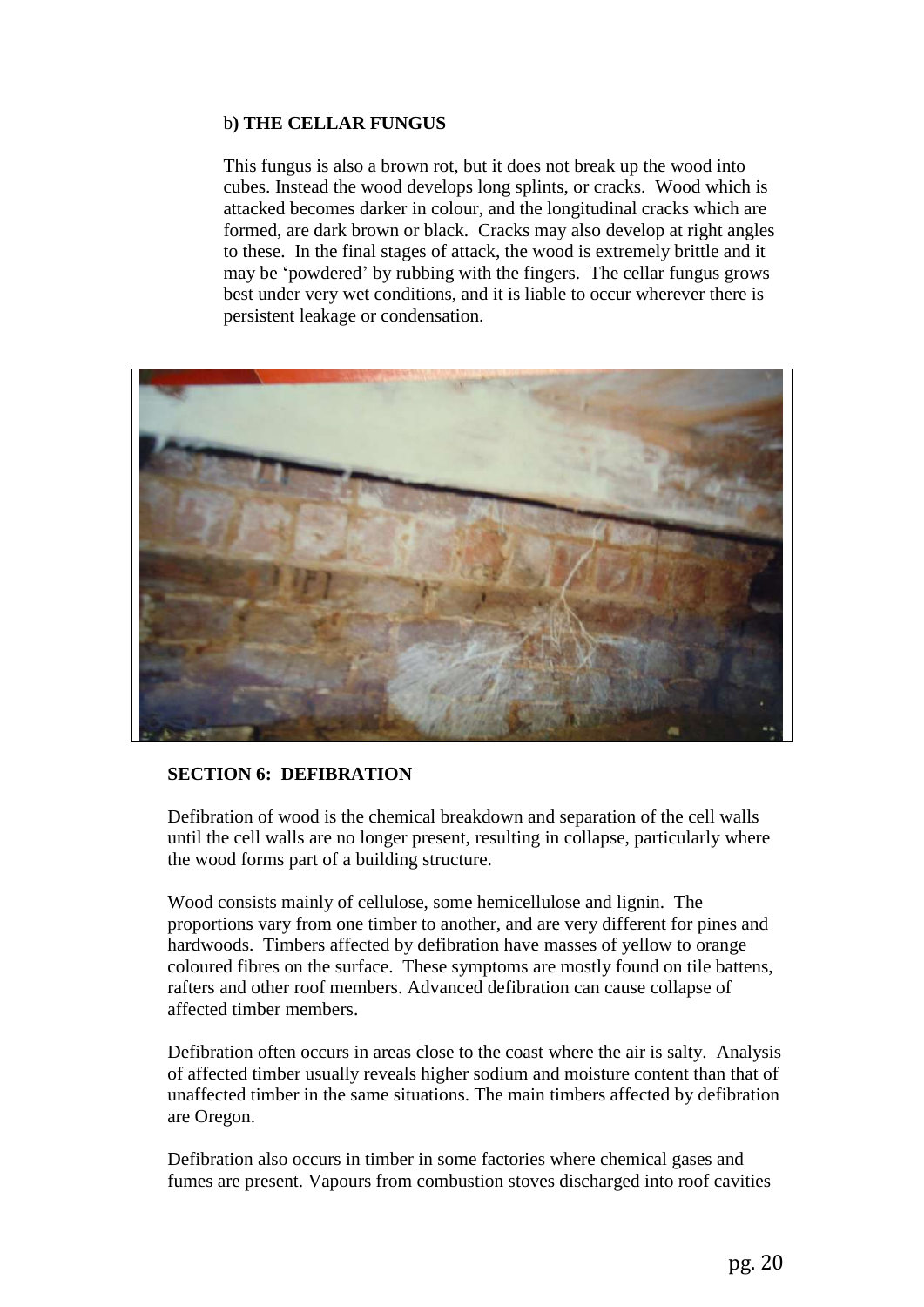have also caused defibration, and at a more rapid rate than that produced from exposure to salty air.

Replacement of affected timbers with more resistant species is the only recommended and effective procedure when advanced defibration occurs. Alternatively the exposure of timbers to chemical gases and salt water must be eliminated or reduced as a preventative measure.

### **SECTION 7: RECOMMENDATIONS**

When a live active infestation of wood destroying organisms are found during an inspection by a WDO inspector the following procedures have to be followed for the eradication of such infestation.

#### **SUBTERRANEAN TERMITES**

Where active infestations of subterranean termites are found, the entire building has to be treated against termites with a registered termiticide as per the South African Bureau of Standards Code of Practice SANS 10124 of 2006.

When a subterranean termite nest or mound is found under suspended flooring or within 50m of the main building, the nest must be broken down and flooded with a termiticide. When the active subterranean nest is found underneath the building in a sub-floor the nest as well as the rest of the building has to be treated for subterranean termites as per SANS 10124 of 2006.

When damage by subterranean termites is found in a slab-on-ground section and no evidence of treatment can be determined, treatment of the building should be recommended as per SANS 10124 of 2006, unless proof of recent treatment can be produced.

#### **WOODBORER AND DRY-WOOD TERMITES**

When active infestation by woodborers or dry-wood termites are found, or evidence of active infestation is found in timbers which may not be probed (e.g. joinery) or from inaccessible areas, the recommended treatment should be selected in the following order:

1) Methyl bromide fumigation a per SANS 0204 of 1985;

Building / structure to be covered with gas proof plastic sheeting and made airtight. Methyl Bromide gas 100% to be introduced at a rate of 48 grams per cubic meter for an exposure period of 24 hours. It is recommended that a higher dose be used for Lynctus especially when it comes to gum poles as  $48g/m<sup>3</sup>$  has a % of failure, it does not kill the eggs. The roof is then dusted down and swept and all debris removed and a solution of a suitable wood-preservative insecticide is then applied to all accessible structural timbers.

2) Where Methyl bromide fumigation is not reasonably possible, then use the following method;

Removal and replacement of infested timber:

All infested timber has to be removed from joint to joint and be replaced with new pre-treated timber (meaning it must be the same dimensions as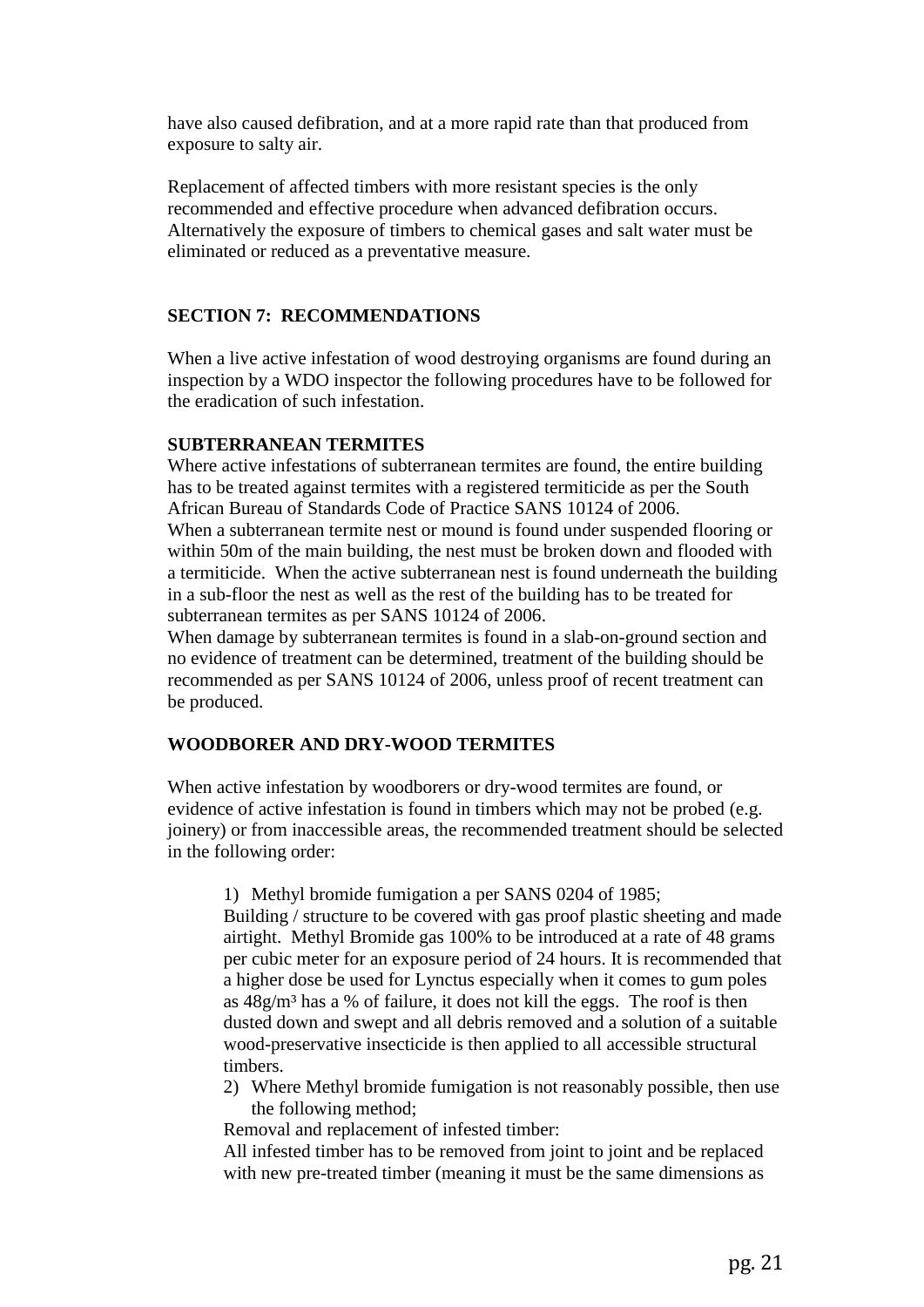the timber to be removed), and all remaining timber thicker than 45 mm has to be drilled with 8mm holes ⅔ deep into the narrow section of timber no further than 300mm apart and then injected with a suitable woodpreservative insecticide, in an organic solvent to point of saturation. Injection pressure must be monitored carefully.

Please note that inaccessible areas have to be opened up and similarly treated.

**NOTE**: *A Clearance Certificate should not be issued where infested timber has only been treated by the palliative (drill & inject) method*.

Where evidence of active infestation has been found, and probing has established that the infestation for example, frass from Cryptotermes Brevis found in a roof void, but probing reveals old damage and no active infestation – recommend sweep down of the roof void and removal of evidence of active infestation i.e. frass.

#### **WOOD ROTS**

As all wood rot is caused by excessive water and moisture conditions the recommendation should be replacement of all affected timber and the removal of the water source or problem causing the rot in the first place.

#### **WHITE ROTS**

The fungi causing the white rots damage all the constituents of the wood, including the brown colouring materials as well as the cellulose. The wood becomes lighter in colour as well as in mass, and the texture becomes fibrous. The normal fruiting body which grows in open air situations are large, yellow and orange and consisting of whorls of fingerlike structures. When this grows indoors on a protected situation it assumes shapes like the branched horns of a buck. When decayed, the wood cracks into cubes, and a skin-like mycelium fills the cracks.

#### **SOFT ROT**

Soft rot causes decay of timber in cooling tower of power stations. The decay takes a different form from that caused by the more usual woodrotting fungi. For it completely decays only the surface of the timber, while the wood underneath appears to be perfectly sound. Although soft rot can cause damage of considerable economic importance, the very wet conditions necessary for growth explain why this type of fungus is not a problem in ordinary buildings.

## **Floors**

#### **Suspended Strip Floors**

Suspended and replace the infested timber with new pre-treated timber. Machine sand the floors and flood with a solution of a registered insecticide in organic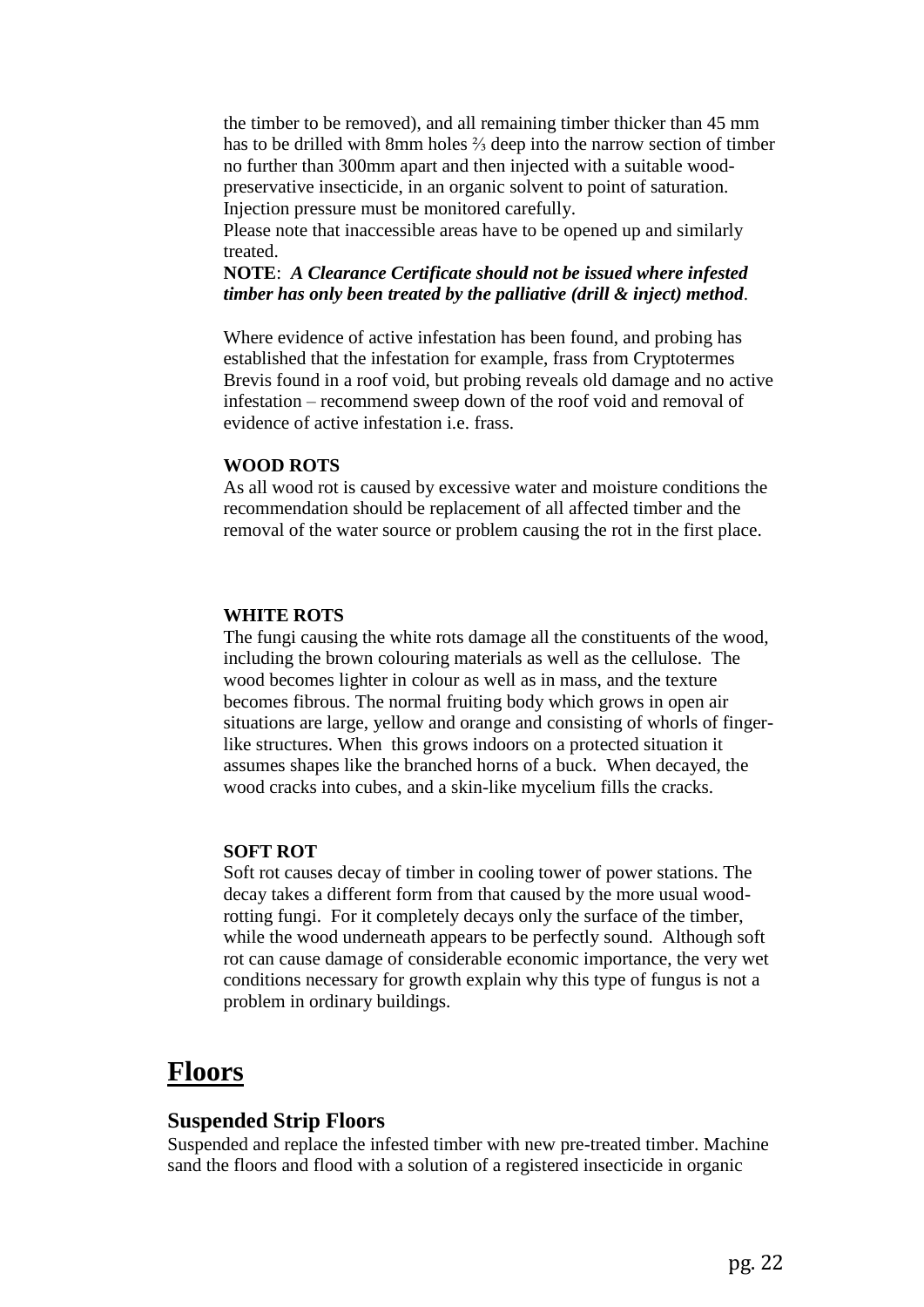solvent at the rate of one litre per square meter. Sub-floor supporting timbers should be drilled and injected with the same solution after removal of dust. Thereafter, spray all accessible sub-floor timbers and under surfaces of all floorboards with the same solution.

## **Suspended Strip Floors with no access below**

Machine sand the floors, then seal the building to ceiling height and make gas tight. Fumigate with Methyl Bromide gas at a minimum maintained concentration of 48 grams per cubic meter for a period of 24 hours – then flood the surface with the insecticide solution.

## **Block Floors**

Remove infested floor blocks and replace with new pre-treated timber. Seal the room and make it gas-tight. Fumigate with Methyl Bromide gas at a minimum maintained concentration of 48grams per cubic meter for a period of 24 hours